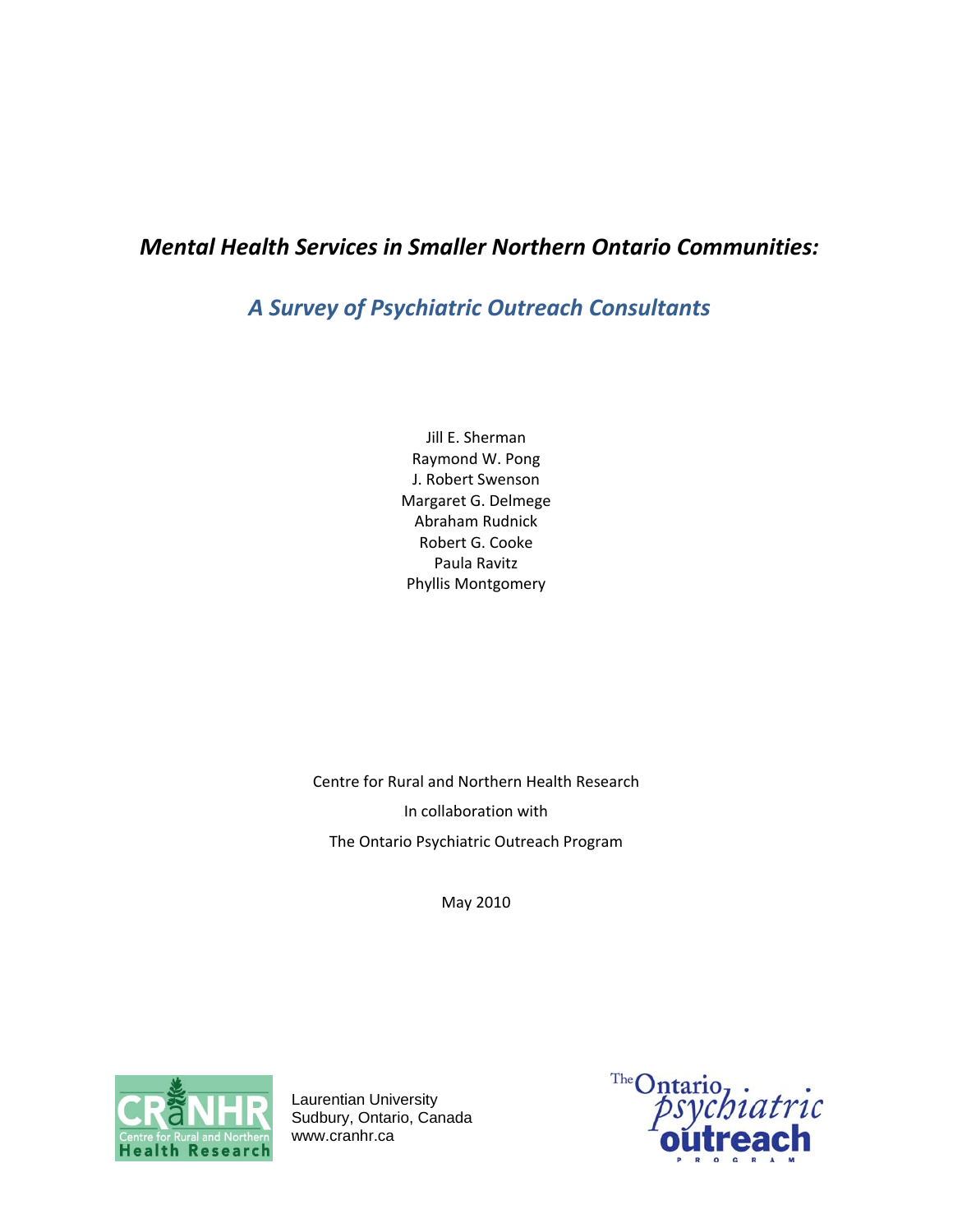#### **Author Affiliations**

Jill E. Sherman, M.P.H. Centre for Rural and Northern Health Research, Laurentian University

Raymond W. Pong, Ph.D. Centre for Rural and Northern Health Research, Laurentian University

J. Robert Swenson, M.D. Ontario Psychiatric Outreach Program Department of Psychiatry, University of Ottawa

Margaret G. Delmege, B.A. Centre for Rural and Northern Health Research, Laurentian University

Abraham Rudnick, M.D., Ph.D. Extended Campus Program Departments of Psychiatry and Philosophy, University of Western Ontario

Robert G. Cooke, M.D. Northern Psychiatric Outreach Program at the Centre for Addiction and Mental Health Department of Psychiatry, University of Toronto

Paula Ravitz, M.D. Northern Psychiatric Outreach Program at the Centre for Addiction and Mental Health Department of Psychiatry, University of Toronto

Phyllis Montgomery, RN, Ph.D. School of Nursing, Laurentian University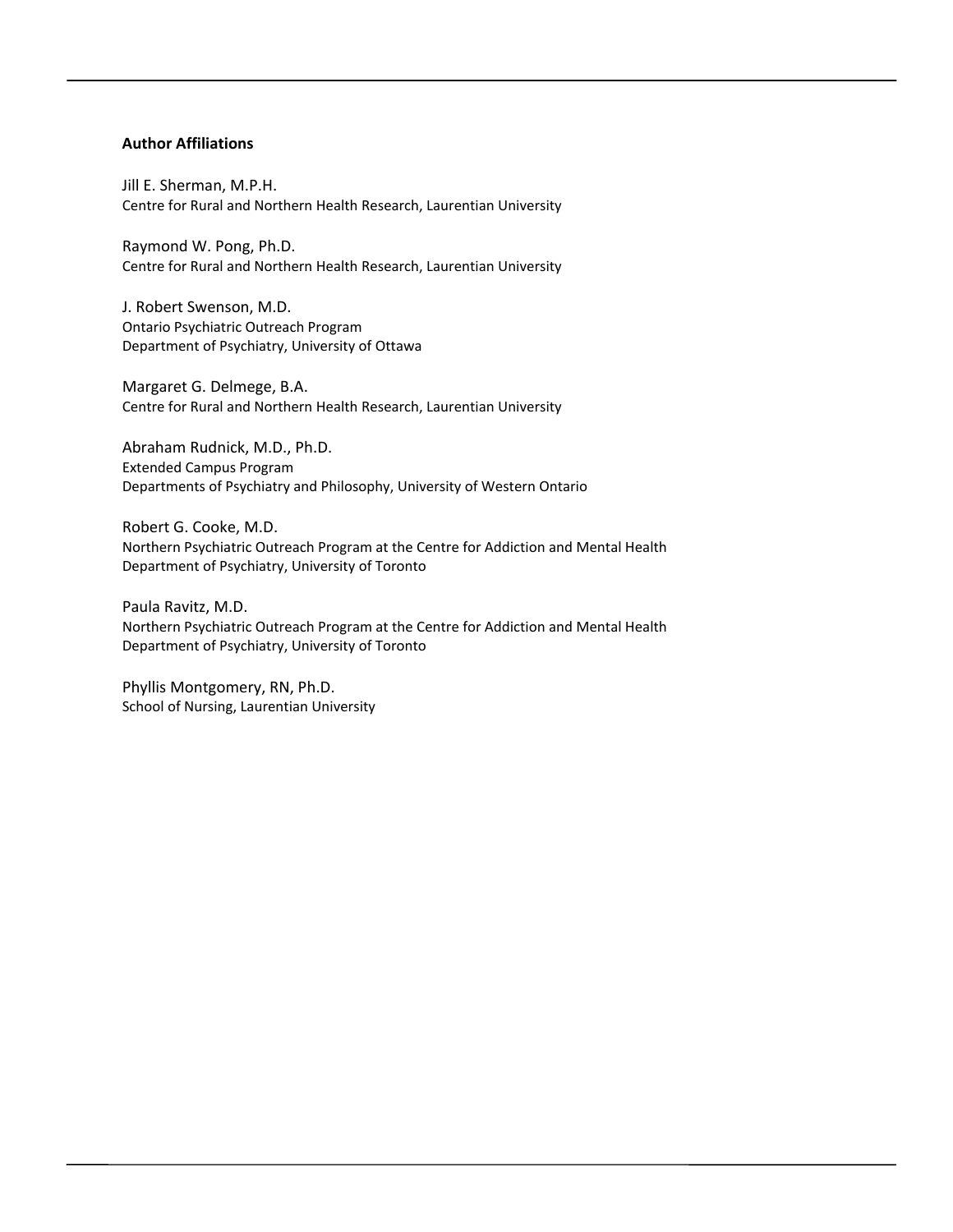# **Mental Health Services in Smaller Northern Ontario Communities:** A Survey of Psychiatric Outreach Consultants

### **CONTENTS**

| <b>Full Report</b>                                                                   |                         |                                                                                                                                                                                                                                               |  |  |  |
|--------------------------------------------------------------------------------------|-------------------------|-----------------------------------------------------------------------------------------------------------------------------------------------------------------------------------------------------------------------------------------------|--|--|--|
|                                                                                      | 1. CONTEXT              |                                                                                                                                                                                                                                               |  |  |  |
|                                                                                      |                         |                                                                                                                                                                                                                                               |  |  |  |
|                                                                                      |                         |                                                                                                                                                                                                                                               |  |  |  |
| 2.                                                                                   | <b>APPROACH</b>         |                                                                                                                                                                                                                                               |  |  |  |
| 3.                                                                                   | <b>RESULTS</b>          |                                                                                                                                                                                                                                               |  |  |  |
|                                                                                      |                         |                                                                                                                                                                                                                                               |  |  |  |
|                                                                                      |                         |                                                                                                                                                                                                                                               |  |  |  |
|                                                                                      |                         |                                                                                                                                                                                                                                               |  |  |  |
|                                                                                      | 3.3.1<br>3.3.2<br>3.3.3 |                                                                                                                                                                                                                                               |  |  |  |
|                                                                                      |                         |                                                                                                                                                                                                                                               |  |  |  |
|                                                                                      | 3.4.1<br>3.4.2          |                                                                                                                                                                                                                                               |  |  |  |
|                                                                                      |                         |                                                                                                                                                                                                                                               |  |  |  |
|                                                                                      |                         |                                                                                                                                                                                                                                               |  |  |  |
|                                                                                      | 3.6.1<br>3.6.2<br>3.6.3 |                                                                                                                                                                                                                                               |  |  |  |
|                                                                                      |                         |                                                                                                                                                                                                                                               |  |  |  |
| 4.                                                                                   |                         |                                                                                                                                                                                                                                               |  |  |  |
| 5.                                                                                   | <b>REFERENCES</b>       |                                                                                                                                                                                                                                               |  |  |  |
| <b>Appendix A:</b><br><b>Appendix B:</b><br><b>Appendix C:</b><br><b>Appendix D:</b> |                         | List of Acronyms<br>Definitions used in the Survey<br>Map of Northern Ontario Communities served by OPOP-affiliated Psychiatric Outreach<br>Consultants<br>Most Significant Unmet Needs Related to Mental Health Care in Outreach Communities |  |  |  |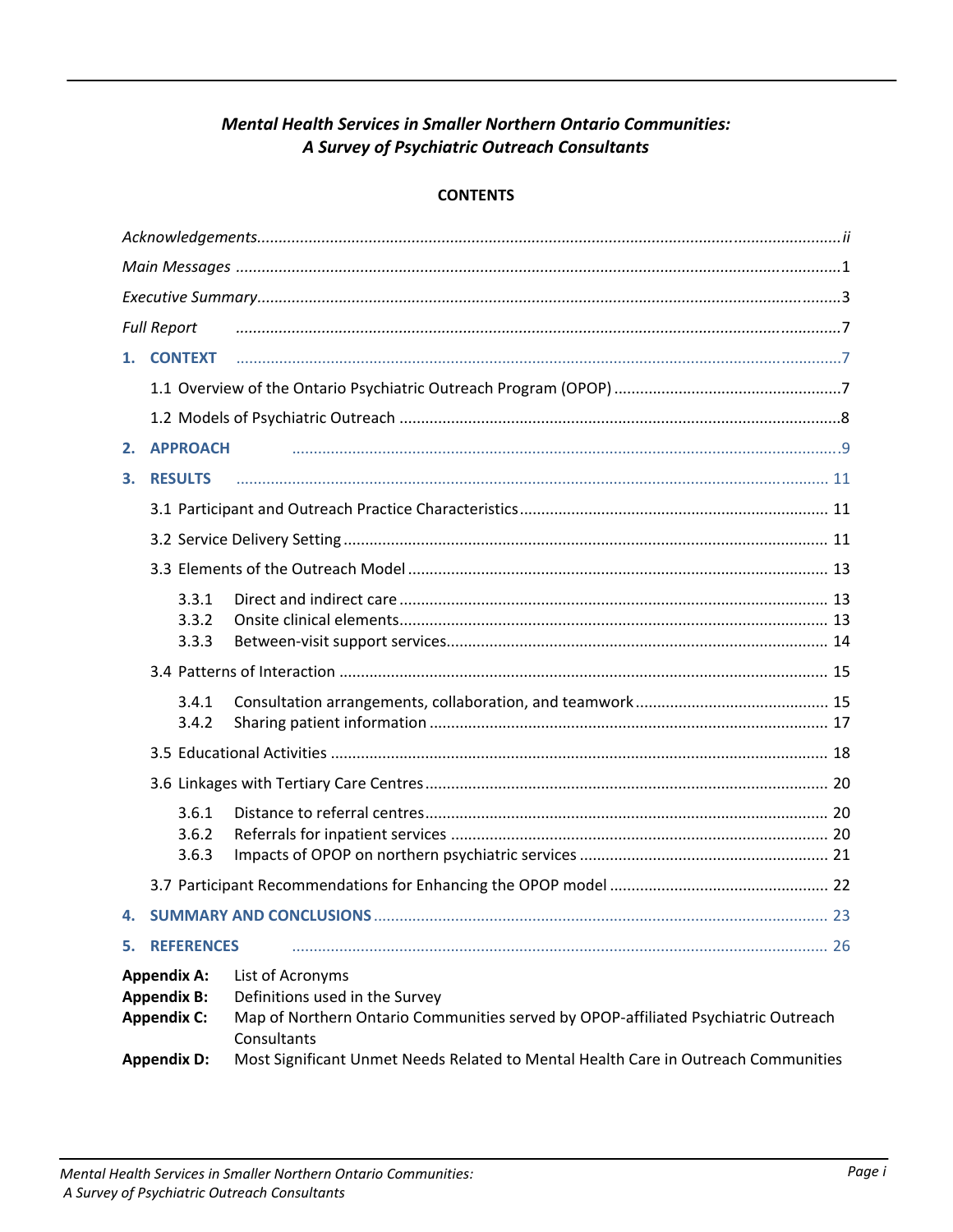#### **Acknowledgements**

The authors wish to thank Dr. Jack Haggarty, Lakehead Psychiatric Hospital, Thunder Bay, who reviewed the research protocols. Sincere thanks to the many OPOP-affiliated staff who provided administrative and logistical support to this project; special thanks to Ms. Gail Larose, Policy and Program Administrator, OPOP, for her innumerable contributions.

In particular, the research team thanks the survey and focus group participants for giving their valuable time and contributing their experience and insights.

The Centre for Rural and Northern Health Research gratefully acknowledges funding support provided for this study by the Underserviced Areas Program, Ministry of Health and Long‐Term Care, through the Ontario Psychiatric Outreach Program.

The interpretations and conclusions expressed in this study are those of the authors alone. The views expressed here do not necessarily reflect those of the Ministry and no official endorsement by the Ministry is intended or should be inferred.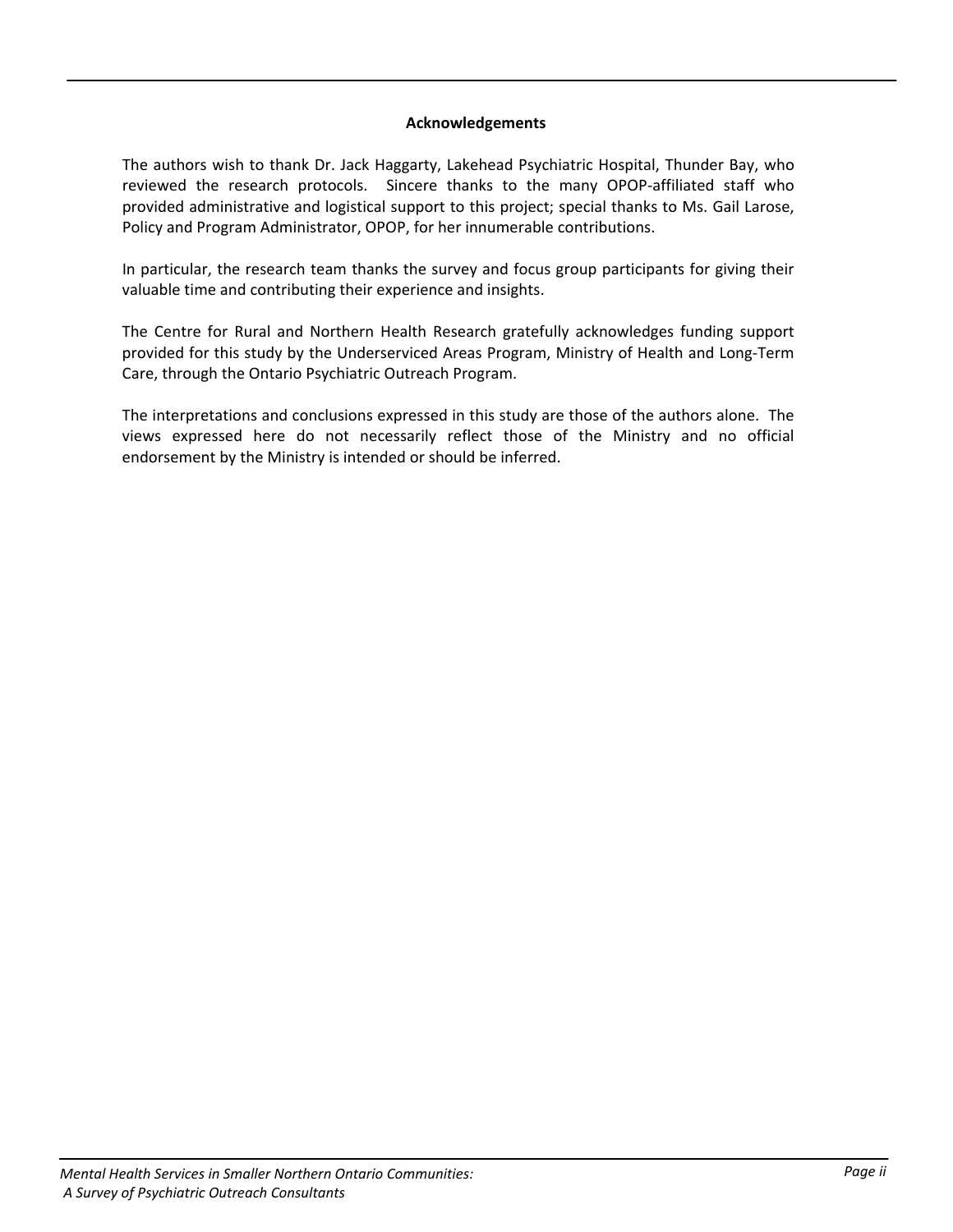# *Mental Health Services in Smaller Northern Ontario Communities: A Survey of Psychiatric Outreach Consultants*

#### **Main Messages**

A mixed methods survey of 25 psychiatrists was conducted in the winter of 2008‐2009, to document models of psychiatric outreach used in northern Ontario, and to identify opportunities for enhancing services provided through the Ontario Psychiatric Outreach Program (OPOP). Key findings were:

- Individual outreach practices evolved over time and were influenced by historical differences among program partners, mental health reform, and the development of community mental health services. The studies indicated that no single "model" was used by OPOP consultants, as models developed to fit the varied needs and capacities of northern communities, as well as individual consultant constraints and interests.
- Although there were some cases where consultants had successfully enacted change to improve their individual model, consultants generally viewed outreach as needing to be responsive to community needs and interests, and the preferences of the community shaped the outreach model.
- Most OPOP consultants provide outreach services in a secondary or specialist setting, with the majority of outreach consultations occurring in a hospital or a community mental health centre, and most collaboration occurring with community mental health service providers.
- About one out of five consultants appeared to have regular interaction with a primary care physician. Written communication was the most common form of communication between consultants and family physicians/general practitioners (FP/GPs), with face-to-face interaction being relatively rare. Reported barriers to increasing collaboration at the primary care level were shortages of FPs/GPs, combined with limited interest in collaborating among some FP/GPs.
- Most outreach consultants preferred an indirect care (consultation) model over a direct care model, although both were needed, particularly where FP/GPs were scarce.
- A majority (83%) of survey participants reported providing some between‐visit support in the form of telephone or email backup. However, focus group

participants suggested that these components should be implemented more systematically, including telepsychiatry. Some consultants faced institutional barriers to providing linkage functions and between‐visit support services.

- A small number reported formal education activities as a significant component of their practice. While some recommended increasing the educational component of outreach, others reported a number of barriers to increasing education activities. The most common barrier reported was lack of interest at the community level.
- Consultants based in a northern urban referral centre (NURC) were more likely to interact with FP/GPs, and more likely to report linkages with tertiary services. These findings support the notion that the outreach geography influences the outreach model.
- The University of Western Ontario's Extended Campus Program was recognized as a critical factor in a northern district's ability to recruit and retain psychiatrists. Without OPOP outreach services to other northern districts, they would overburdened.
- Both OPOP and non-OPOP psychiatrists agreed that coordination between outreach consultants and referral centre psychiatrists could be improved; however, there were limitations on regional referral services that needed improvement before such efforts would be effective.
- Suggestions for model enhancement included the development of multidisciplinary outreach teams, and the development of an on‐call multidisciplinary resource that would include subspecialists in psychiatry. This would enable the visiting consultants to expand their services they provide in their outreach communities. Northern‐based psychiatrists also desired support from psychiatric subspecialists.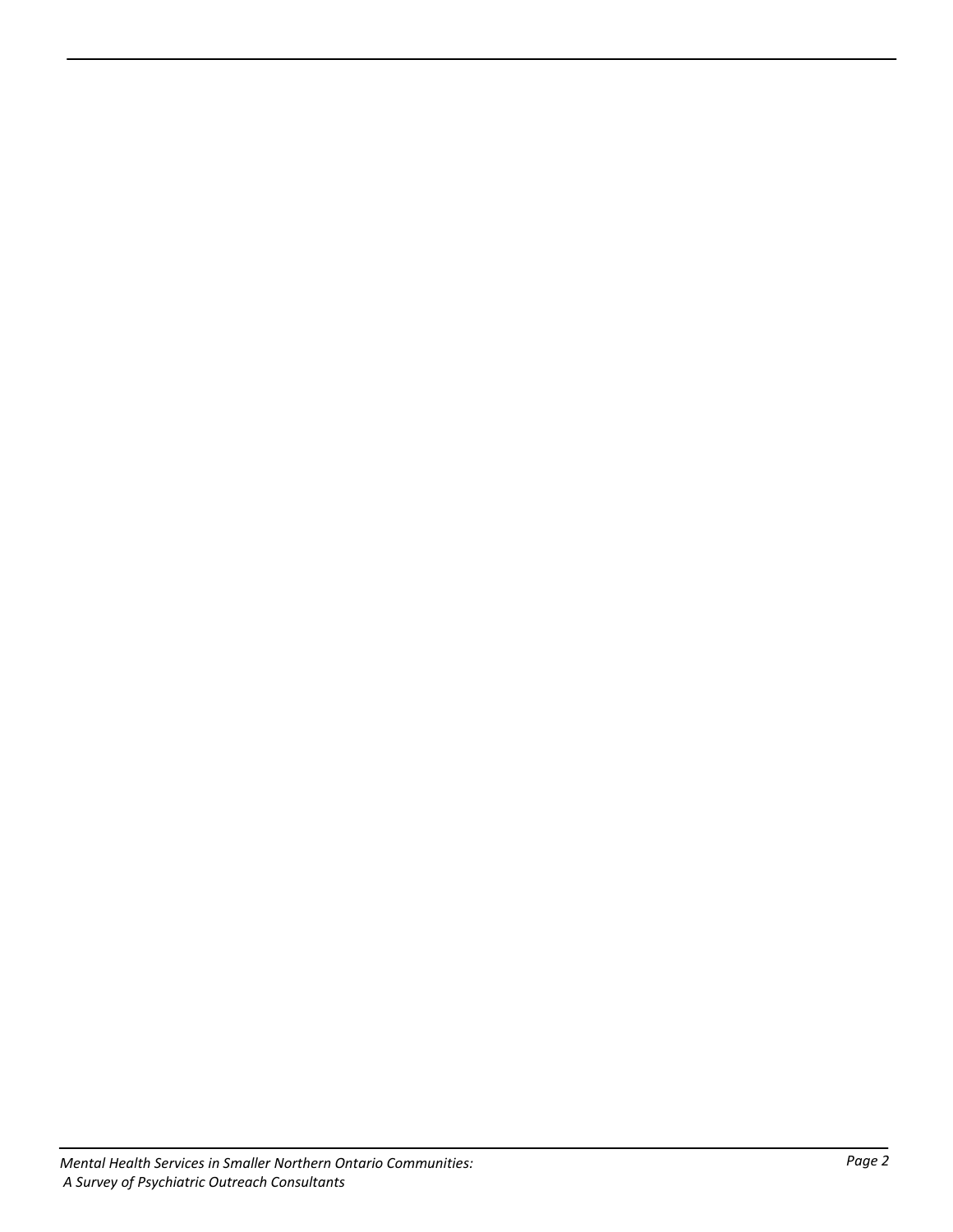# *Mental Health Services in Smaller Northern Ontario Communities: A Survey of Psychiatric Outreach Consultants*

#### **Executive Summary**

**Research design.** Following a literature review of models of psychiatric outreach, a mixed methods survey of psychiatric outreach consultants was conducted. A multi-mode survey was designed to examine existing models of service delivery used by psychiatric outreach consultants. A total of 27 questionnaires on outreach practices were completed by 25 consultants between October 2008 and February 2009; the majority were affiliated with the Ontario Psychiatric Program (OPOP). In addition, two focus group discussions were conducted in Fall 2008, one with OPOP‐affiliated consultants, and one with a combination of northern‐based psychiatric outreach consultants (with and without an OPOP outreach program affiliation), and some OPOP administrators. Topics of discussion centred on five themes: The service delivery setting, challenges in the outreach practice, collaboration and teamwork, linkages with tertiary care centres, and enhancing the OPOP model.

**What is the 'OPOP model' of psychiatric outreach?** Given the degree of variation in responses and reported patterns, it is difficult to generalize about a single model. Moreover, consultants indicate mixed patterns within a given outreach practice. Focus group participants indicated that there was no single "model," but rather multiple models that fit the varied needs and capacities of northern communities, as well as individual consultant preferences and constraints. Community providers are strong influences on the form and functions of the outreach model. Individual outreach practices evolved over time and were affected in part by historical differences among program partners, mental health reform, and the development of community mental health services. Although there were some cases where consultants had successfully enacted change to improve their "model", consultants generally viewed their model as responsive to community needs and interests; most tried to accommodate the preferences of the community.

For a majority of consultants, the main model appears to be a parallel model of outreach to the secondary level (hospitals and community mental health centres), rather than to the primary care level. This model was multifaceted, similar to a consultation‐liaison model of outreach to the primary care level, however, the psychiatrist had limited direct interaction with primary care providers, and most of the intervention elements involved community mental health workers and teams rather than primary care providers and teams. Most consultants reported high levels of collaboration and teamwork with community mental health providers. However, few reported team‐based practice elements such as joint consultations or case conferences. In most communities, the community mental health providers were responsible for care coordination and service integration with family physicians and other care providers.

Although most outreach consultants provide some treatment, most appear to leave the ongoing care and management of the patient in the hands of community‐ based providers; this appears necessary because most consultants travel to their outreach communities less than once a month. However, most consultants provided between-visit support by telephone or email, primarily to community mental health workers but also to family physicians. Although most consultants have conducted some education activities, a minority provide formal education services. Twice as much informal education occurs as does formal education. Consultant recommendations to enhance the model included more systematic between-visit support to outreach communities and more attention to education and capacity‐building activities.

About one out of five OPOP consultants provided regular outreach services to the primary care level, more often to a community health centre setting than to a family practice. For others, face-to-face interactions with FP/GPs appeared relatively rare; the main modes of communication with family physicians were written and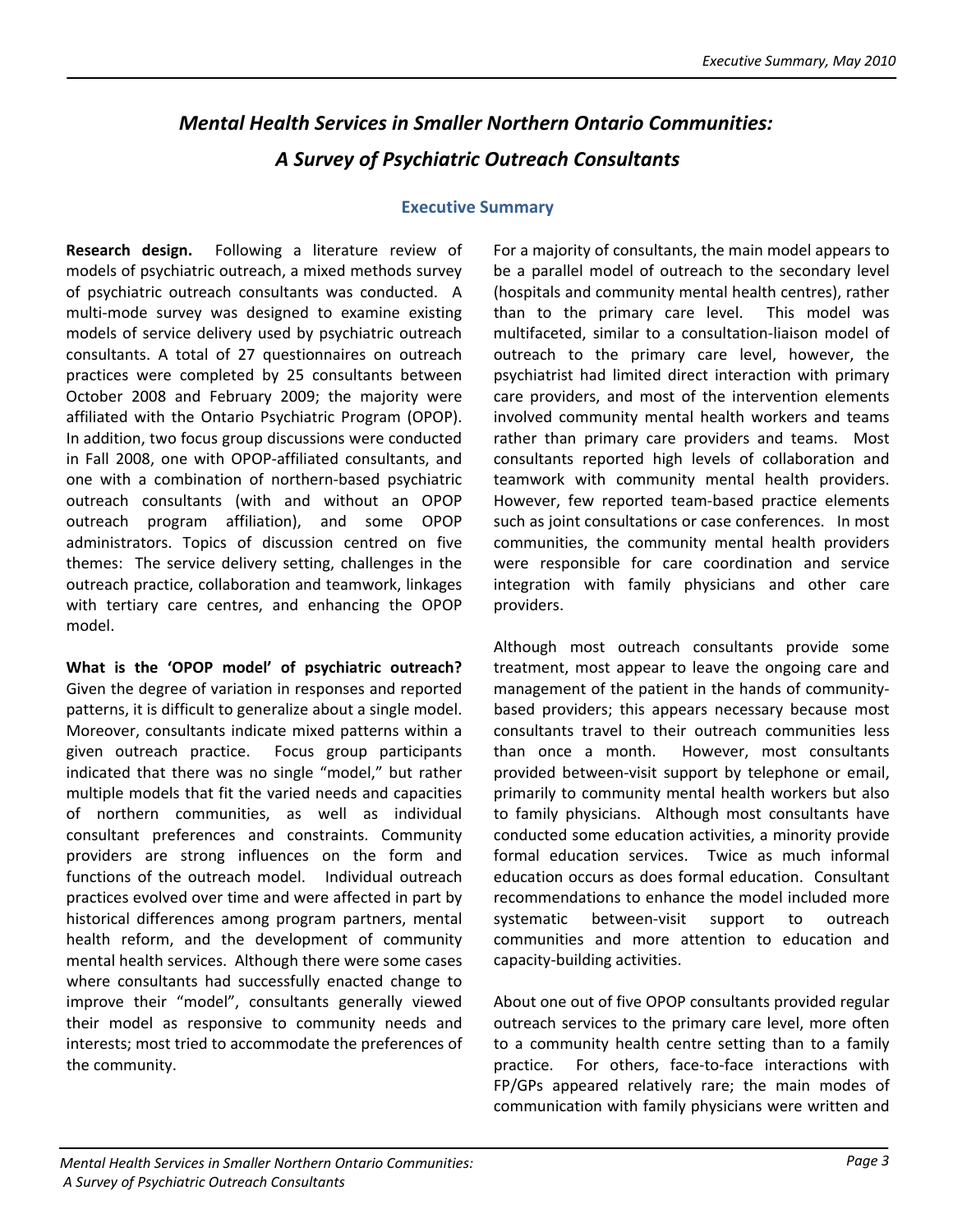telephone communication. Service sites were rarely colocated with family practice clinics, limiting opportunities for informal contact. Because family physicians in rural and remote communities also provide emergency department and primary care coverage within hospitals, consultants working in hospitals could interact with family physicians outside of the usual "primary care" setting described in the literature; such interactions do not produce the community‐based integration of mental health and primary care envisioned by shared care models.

Some consultants expressed a desire to work more collaboratively with FP/GPs, but reported a number of barriers to this collaboration. Barriers included a shortage of FP/GPs and community reliance on locums; payment mechanisms for family physicians that discouraged collaborative activities; and a lack of time and interest among some primary care physicians.

Other outreach models were also reported by consultants. These included consultant‐liaison and shared care models with primary care; an itinerant model of outreach to multiple communities; and the Assertive Community Treatment (ACT) model. These models were more common among consultants whose program or home base was closer to the outreach communities (e.g. consultants based in a northern urban referral centre, or NURC), and whose proximity enabled more frequent visits and higher levels of interaction and support that would be indicated by those models.

There were some differences in the findings from the survey and the focus groups on the amount of direct clinical care. From the survey, most consultants appeared to be working in a traditional "visiting specialist" model, providing direct clinical care in a parallel or referral arrangement. In the focus groups, OPOP consultants emphasized their consultative function, rather than treatment. This difference may be due to the difference in the participant samples, or to the greater nuance and explanatory detail afforded to the focus group participants. In the focus groups, it became clear that "direct care" did not necessarily include primary responsibility for ongoing treatment of the patient, which would be the key difference between a treatment and a consultation model. Focus group participants indicated a preference for an indirect

consultation model over direct care treatment model, although both were needed to meet the needs of their patients. From the consultants' perspective, the main drawback of an indirect care model (consultation model) was the variable capacity of local providers to provide the needed care, particularly in communities where there were shortages of family physicians.

Linkages. In the focus groups, only the northern-based psychiatrists and one OPOP consultant indicated a linkage between their outreach practice and home‐ based practice. Consultants based in a NURC and providing outreach services within their service area were more likely to interact with family physicians, and more likely to report liaison functions. These findings support the notion that the outreach geography (distance from home practice to outreach practice) is an important factor in the model. A key benefit of the OPOP model was consultants' relative anonymity in the community, which appeared to reassure patients of confidentiality and increase the acceptability of psychiatric referrals.

**Impacts on northern psychiatric services.** Focus group participants recognized a number of positive impacts of the OPOP outreach beyond increasing community‐based access to psychiatry in northern Ontario. NURC‐based psychiatrists in particular commented on how the Extended Campus Program improved recruitment and retention of psychiatrists in the NURC, and capacity was now sufficient to cover the district with their own outreach services. However, local capacity would be overwhelmed without OPOP outreach services to other northern districts.

**Recommendations for enhancement.** From the consultants' perspective, a benefit of strengthening linkages between outreach providers and regional services would be improved support to visiting psychiatrists in the field, for enhanced range and quality of outreach services. Possibilities were discussed for model expansion centred on the improvement of multidisciplinary support, such as the development of multidisciplinary outreach teams (psychologists, psychiatric nurses, and nurse practitioners were the most desired disciplines for an outreach team), and/or development of an on‐call resource of various disciplines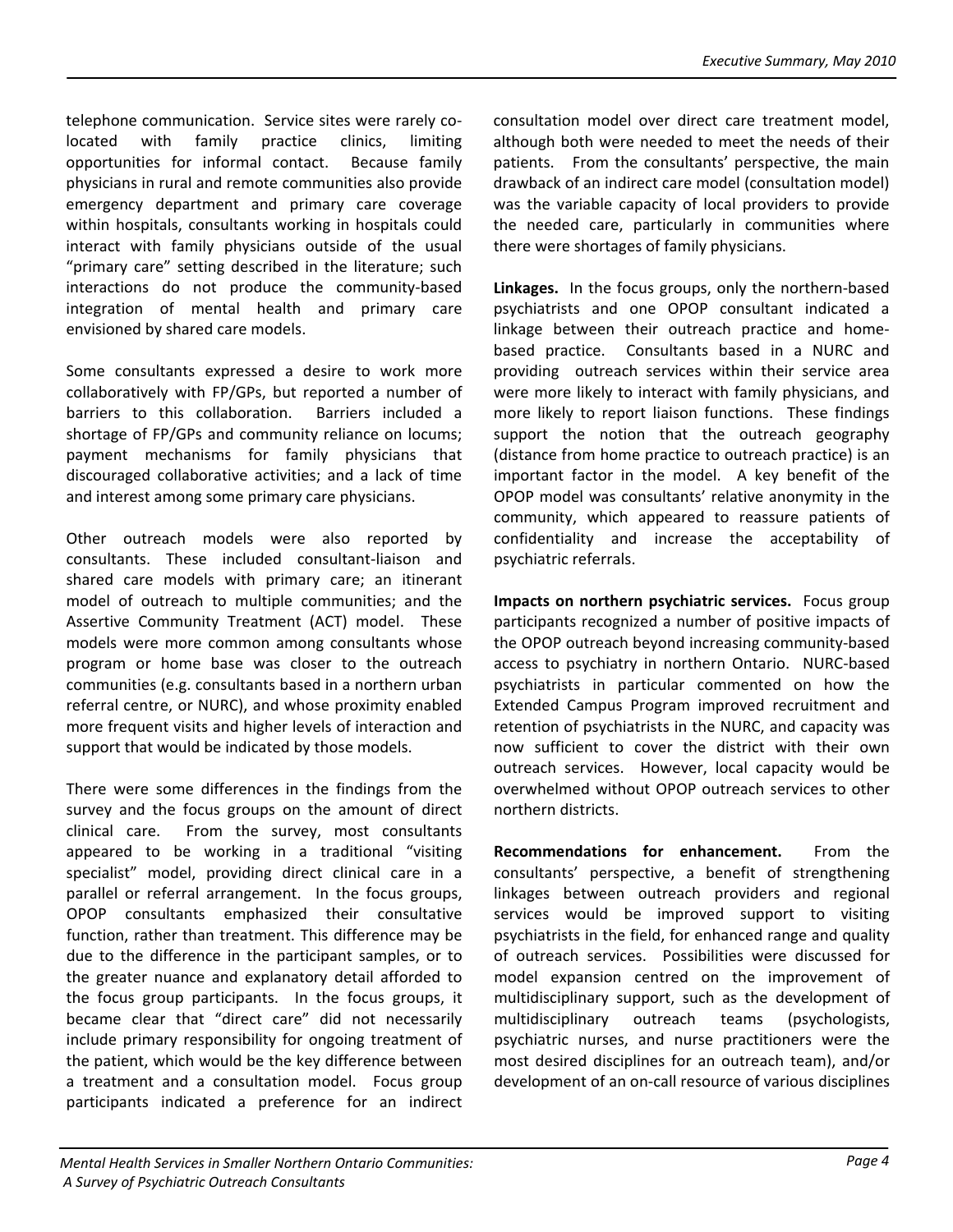including subspecialists in psychiatry. Northern-based psychiatrists also desired this resource.

**Conclusions.**  The finding that most consultants performed outreach services at the secondary level was surprising because models described in the literature focused almost exclusively on outreach to the primary health care sector; there were few cases of this model identified in the literature. This study will contribute to the scarce literature on models of psychiatric outreach to the community mental health sector.

One intriguing discrepancy was between consultants' perception of their outreach practices as being team‐ based and collaborative, yet a minority reported key elements associated with team‐based collaborative practice, such as joint consultations. This discrepancy could be explained by a number of possibilities, including problems with the questionnaire; multiple and disparate understandings of "collaborative care", "team‐ based care", and "shared care"; and static models of collaboration that fail to adequately account for the dynamism and adaptive nature of collaborative practice.

Another possibility is that urban‐based models of collaboration do not fit the rural and remote context, given, for example, reduced access to family physicians and other community‐based providers with whom to collaborate. A number of related questions emerge: How would consultants explain these discrepancies? Is "collaboration" different in rural and remote practice than in urban practice? Do existing models of collaboration need to be revised to fit the rural and remote context, and if so, how? Given the policy focus on collaboration and shared care, it is important to "rural proof" these models.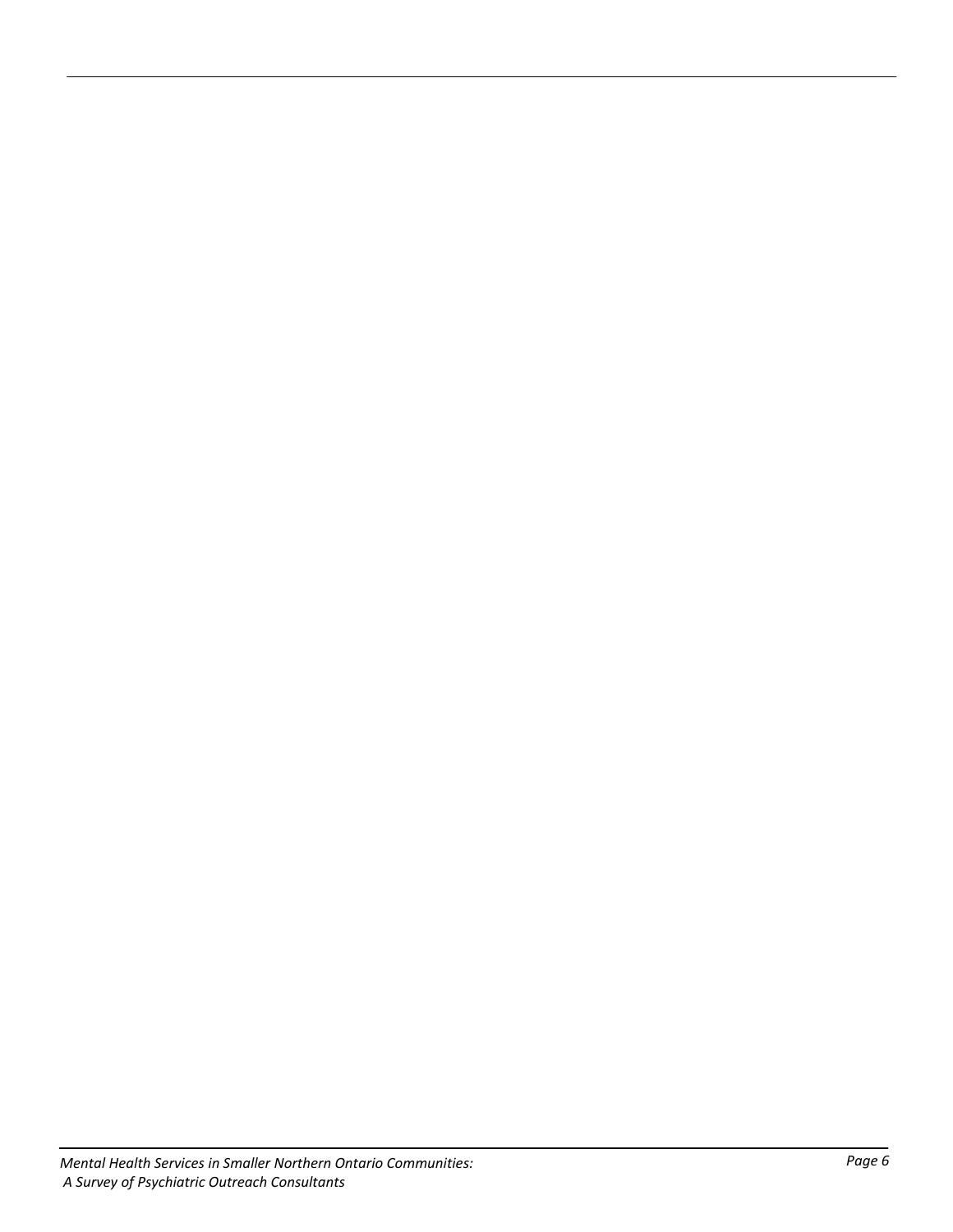# *Mental Health Services in Smaller Northern Ontario Communities: A Survey of Psychiatric Outreach Consultants*

# **1. CONTEXT**

The Ontario Psychiatric Outreach Program (OPOP) is funded by the Underserviced Areas Program of the Ontario Ministry of Health and Long‐Term Care (MOHLTC) and supported by seven partner programs to provide clinical services through outreach, distance‐based clinical and support services via telepsychiatry, and educational services to participating communities. It also exposes undergraduate and postgraduate medical students to rural and remote practice settings.

Since OPOP was established in 1999, there have been several developments in mental health reform which have also influenced the delivery of mental health services. As most mental health services are delivered in primary care, the recent development of *Ontario family health teams* has promoted the integration of mental health care with primary care. This is consistent with the expansion of "shared care" or "collaborative care" mental health services across Canada, in which there is collaboration between family physicians and mental health professionals. Another aspect is the recognition of the importance of *interdisciplinary care*, a team‐based model designed to address comprehensive health care and improve access to mental health care despite specialist shortages. And, of particular relevance to mental health care for smaller communities in Northern Ontario, development of *telepsychiatry services* in recent years has enabled provision of consultative, direct and indirect patient care to rural and remote areas lacking ready access to mental health professionals. Finally, the development of the Ontario *Local Health Integrated Networks (LHINs)* offers an opportunity to plan mental health services on a regional level, and consider population mental health needs in Northern Ontario.

In response to an external review<sup>1</sup>, OPOP has partnered with the Centre for Rural and Northern Health Research (CRaNHR) at Laurentian University since early 2008 to conduct a research project to document the service delivery model(s) employed by OPOP. The overall research approach was descriptive and comparative, employing a combination of quantitative and qualitative

methodologies to collect data from multiple perspectives and at multiple levels, from individual physicians, care delivery organizations, and communities. The project consists of five study components: (1) a comprehensive literature review, (2) a survey of OPOP psychiatric outreach consultants, (3) focus groups with psychiatric outreach consultants, (4) a survey of mental health services in Family Health Teams, and (5) community case studies. Study results will be used by OPOP and its consultants to understand the mental health service delivery models employed by OPOP and other mental health service providers, and also inform the MOHLTC about the range and types of mental health services provided in smaller northern Ontario communities. The study is the first step towards the development of an evidence‐based approach for planning and assessing services provided by OPOP.

This report presents results from the research components focusing on psychiatric outreach consultants. Following an extensive literature review, a survey and focus group discussions were planned to collect quantitative and qualitative data from psychiatrists providing outreach services in northern Ontario. The main research questions were: "What model or models of psychiatric outreach are used by OPOP‐affiliated consultants and what factors influence the model selection?" Data were collected in the fall and winter of 2008-2009. The survey was designed to provide a snapshot of service provision, unmet needs, and interactions with other health service providers, as well as identify opportunities to enhance OPOP services.

#### **1.1 Overview of The Ontario Psychiatric Outreach Program**

The distribution of psychiatrists in Ontario can be characterized as concentrated in large population centres, especially those in southern Ontario. In contrast, even the larger cities in northern Ontario face chronic shortages of psychiatrists, and patients from rural and remote communities often must travel long distances to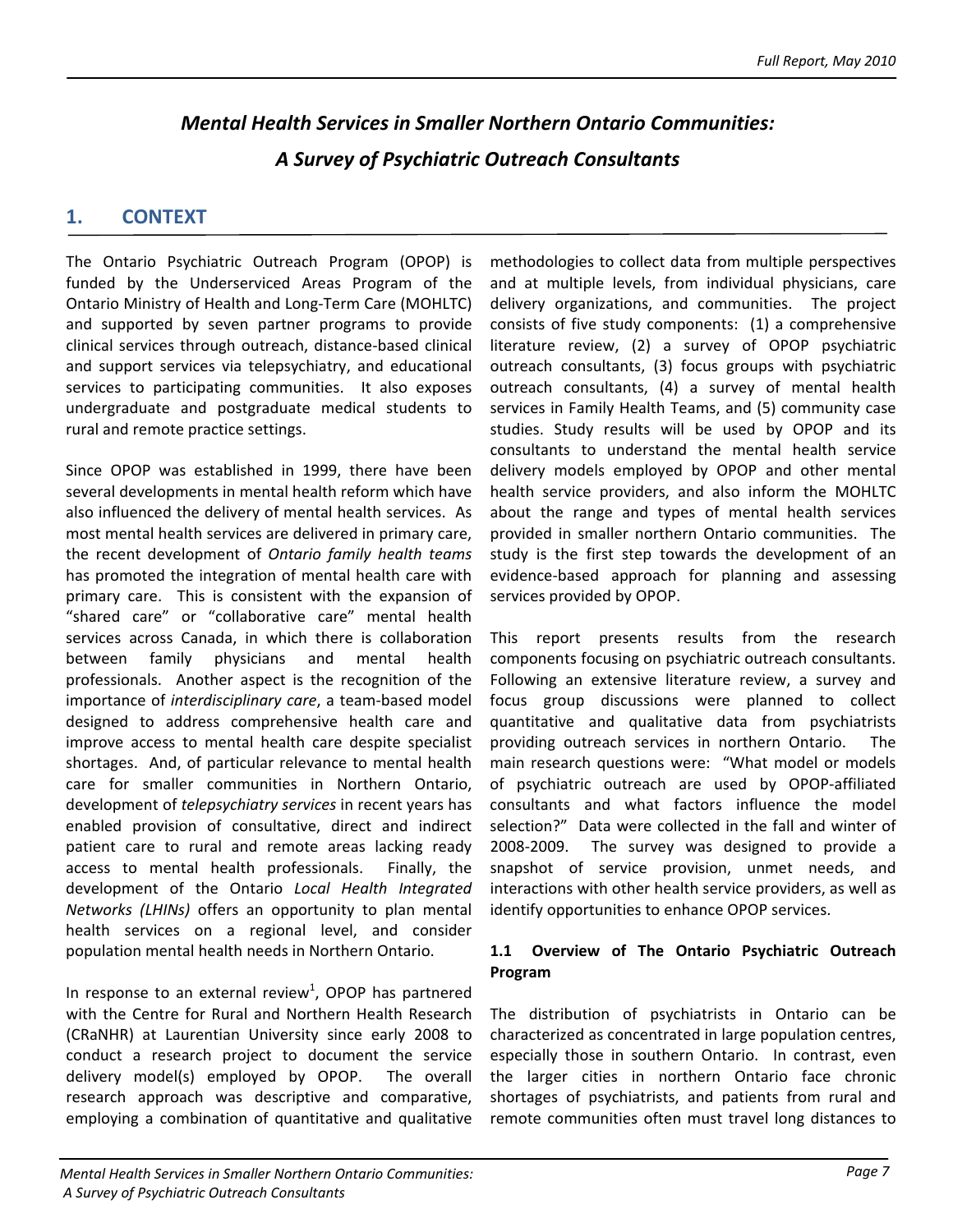obtain diagnosis and treatment. At the same time, rural residents often experience poorer physical and mental health status compared with their urban counterparts. $2,3,4,5$ 

To increase access to psychiatric services in rural and remote Ontario, the Ontario Psychiatric Outreach Program (OPOP) provide on‐site services primarily through visiting specialist clinics, as well as urgent locum and telepsychiatry services.<sup>6</sup> OPOP is a consortium of programs affiliated to five academic health science centres and two partner programs that provide psychiatric services, clinical education, and support services.

- University of Ottawa Northern Ontario Francophone Psychiatric Program (NOFPP)
- Northern Psychiatric Outreach Program at the Centre for Addiction and Mental Health (NPOP‐C) (formerly University of Toronto Psychiatric Outreach Program, UTPOP)
- University of Western Ontario Extended Campus Program (UWO‐ECP)
- Queen's University Psychiatric Outreach Program
- McMaster University Psychiatric Outreach Program (James Bay)
- Northern Ontario School of Medicine (NOSM)
- Ontario Child and Youth Telepsychiatry Program

In addition to the delivery of clinical services, education has long played a central role in the various programs, through both formal and informal educational approaches. Informal education is one mechanism designed to increase capacity of local providers, and can be delivered by consultants through a range of approaches. Consultants may also be involved in supervising the training of residents, which is coordinated by university faculties of medicine. Psychiatry residents can complete a rotation or a short‐term clinical experience in the north, often in a community-based setting. Residents from southern Ontario can either stay in northern communities for three or six months, or accompany consultants on their outreach trips, as part of their post‐graduate residency.

**History of OPOP.** OPOP was created at the request of the Underserviced Areas Program (UAP) "*as an independent entity with a mandate to coordinate provincial psychiatric outreach clinical and educational service."*<sup>7</sup> The Western, Toronto and Ottawa programs pre‐dated the creation of

OPOP as an umbrella organization, and have their own histories and missions. The UWO Extended Campus Program (ECP) was created in 1985 to address recruitment and retention of psychiatrists in underserviced areas. The University of Toronto Department of Psychiatry had long been involved in psychiatric outreach, beginning with the Sioux Lookout Zone since 1969 and Baffin Island since  $1971$ .<sup>8,9,10,11</sup> The former University of Toronto Psychiatric Outreach Program (UTPOP) was established in 1994, and in 2010 was renamed the Northern Psychiatric Outreach Program (NPOP‐C) at the Centre for Addiction and Mental Health (CAMH). The Northern Ontario Francophone Psychiatric Program (NOFPP) was established in 1981 at the University of Ottawa to provide services to Francophone communities in northeastern Ontario (See Appendix C for a map of OPOP‐affiliated services in the North East and North West LHINs).

Since 2000, OPOP has been coordinating these independent programs through a steering committee and various subcommittees. The partnership between the UWO‐ECP, NOFPP, and UTPOP has since developed to include partners at Queen's University, McMaster University, UT Division of Child Psychiatry (SickKids), and the Northern Ontario School of Medicine (NOSM). These programs continue to operate independently, even as OPOP strives to enhance services and improve coordination among the programs. $^{12}$  Because of the independent structures and administrations, it is difficult to document the OPOP "model" of service delivery. The application of the OPOP model of "clinical, support and educational services" may vary greatly between programs, providers, and communities.

## **1.2 Models of Psychiatric Outreach**

Specialist outreach improves access to specialist care, and rural and disadvantaged populations may benefit the most from outreach. $13$  The literature on psychiatric outreach models focuses on outreach to the primary care level, and models of psychiatric outreach can be classified based on the proposed relationship between primary and secondary care: *parallel models*, *referral models,* and *primary health care models.* These three classes vary on two normative dimensions: what role primary health care (PHC) providers (family physicians, general practitioners, some nurse practitioners) should perform in mental health care, and how primary and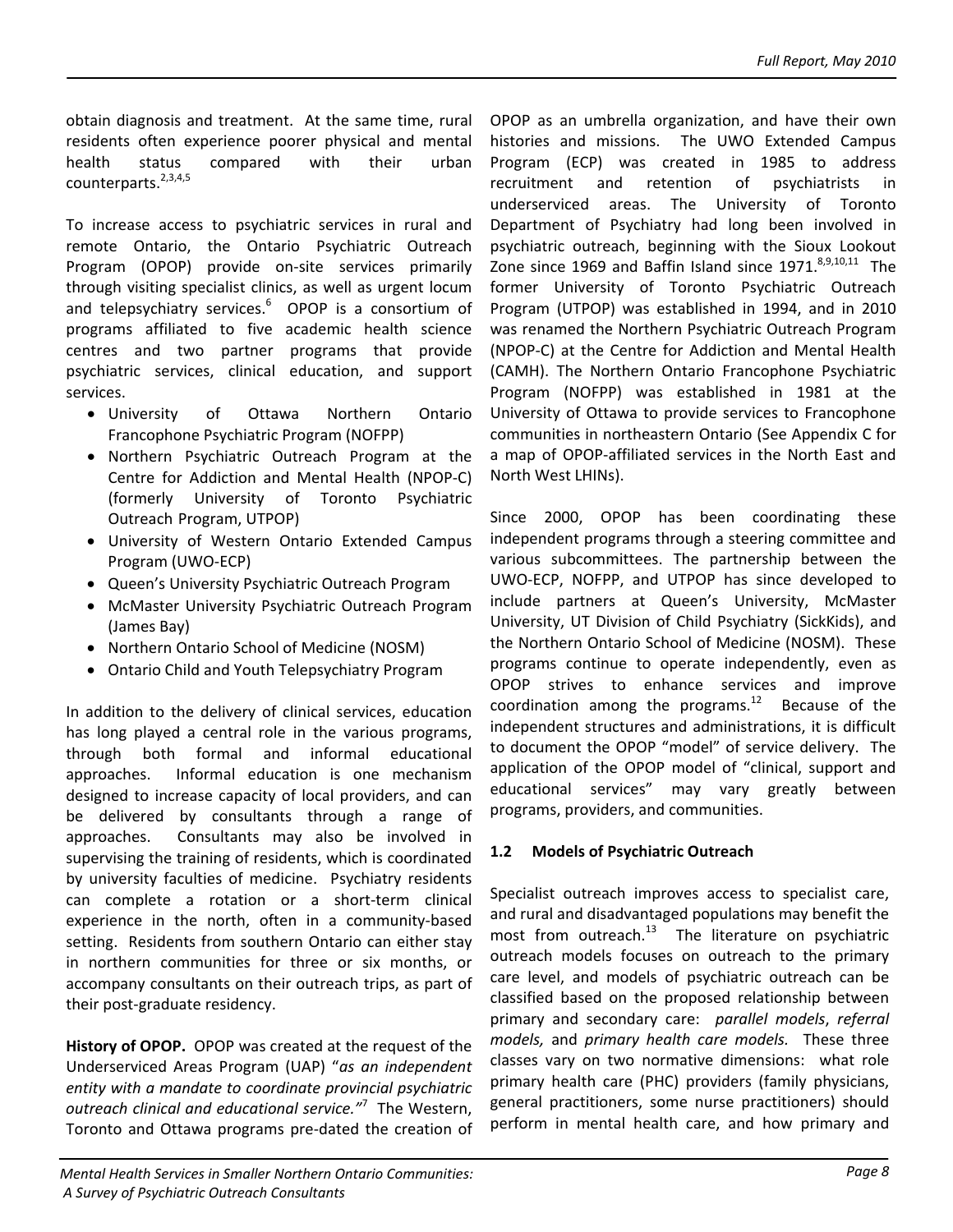secondary services should interact. In the parallel and the referral models, secondary (specialist) services are seen as the appropriate level for mental health care delivery, however they differ in that referral models focus on primary health care providers as gatekeepers and coordinators of patient care. Primary health care (PHC) models of outreach argue that most mental health care needs are, and should be, treated at the primary care level, reserving the services of scarce specialists for the most difficult cases. Liaison functions can also take the form of between‐visit

With the rise of primary health care and a growing shortage of specialists in the 1970s, the role of family physicians in outreach models began to include the provision of mental health care, with models varying on the extent to which the primary care physician became responsible for mental health care. There is also an increase in emphasis on education and training for family physicians to allow them to provide treatment for common problems and to improve diagnostic capacity for more effective referrals. $14,15$  Consultation, consultation‐liaison, and shared care models share many of the same elements but differ in the degree to which the family physician or psychiatrist is responsible for patient care. 16,17,18,19,20

Current literature is dominated by shared care models. Shared care as an ideal is partly predicated on a philosophy of improving quality of care through interprofessional collaboration. Shared care models emphasize three strategies: improving communication, building linkages between family physicians and psychiatrists, and integrating psychiatrists and psychiatric services in primary care settings.<sup>19,21</sup> Recent models have increased in complexity, and the model can be extended beyond the family physician and psychiatrist to include either a primary health care team or an outreach team to the primary care level. $^{22}$ 

Some outreach models focus on developing linkages between outlying communities and proximate, referral‐ level services. Benefits include improved acceptability of referrals to patients and greater likelihood of a patient attending a referral appointment; better understanding of rural conditions among urban‐based psychiatrists; and improved coordination and continuity of care between community and referral level services.<sup>13,23,24,18,25,22</sup>

support via email, telephone, or telepsychiatry.<sup>26</sup> The availability of backup makes primary care providers more willing to take on patients with mental health issues. $27$  A study in Ontario showed that telephone backup to family physicians enabled them to handle mental health cases more effectively, and reduced the utilization of other mental health services. $^{28}$  In addition to improving triage, telephone support enabled timely follow‐up care for existing patients, improving coordination and continuity of care. In Australia, outreach teams who initially feared being overwhelmed by the telephone support component found that their fears were not realized, as their remote colleagues tended to exhaust local options prior to contacting them.<sup>29</sup>

Based on the literature review, one unusual feature of the OPOP model is identified: Many of the OPOP outreach consultants are distantly based, with their home practice located in a different region (southern Ontario) than the one in which they provide outreach services. This contrasts with most of the models described in the literature, where outreach providers are typically based at the nearest referral‐level facility. This raises the question of whether and how OPOP's unusual outreach geography influences its model, particularly with regards to the liaison and linkage functions of outreach, interactions with northern referral services, and coordination of care with northern‐based psychiatrists.

# **2. APPROACH**

A mixed methods approach was used to elicit information on psychiatric outreach services. Quantitative and qualitative data were collected using a self-completed questionnaire and focus group discussions. The research protocols were reviewed and approved by the Research Ethics Boards at Laurentian

University, University of Toronto, University of Western Ontario, and University of Ottawa.

**Study sample.** "Consultants" are certified Psychiatrists who provide visiting specialist services in northern Ontario. The target sample for both the survey and the focus groups were the OPOP‐affiliated consultants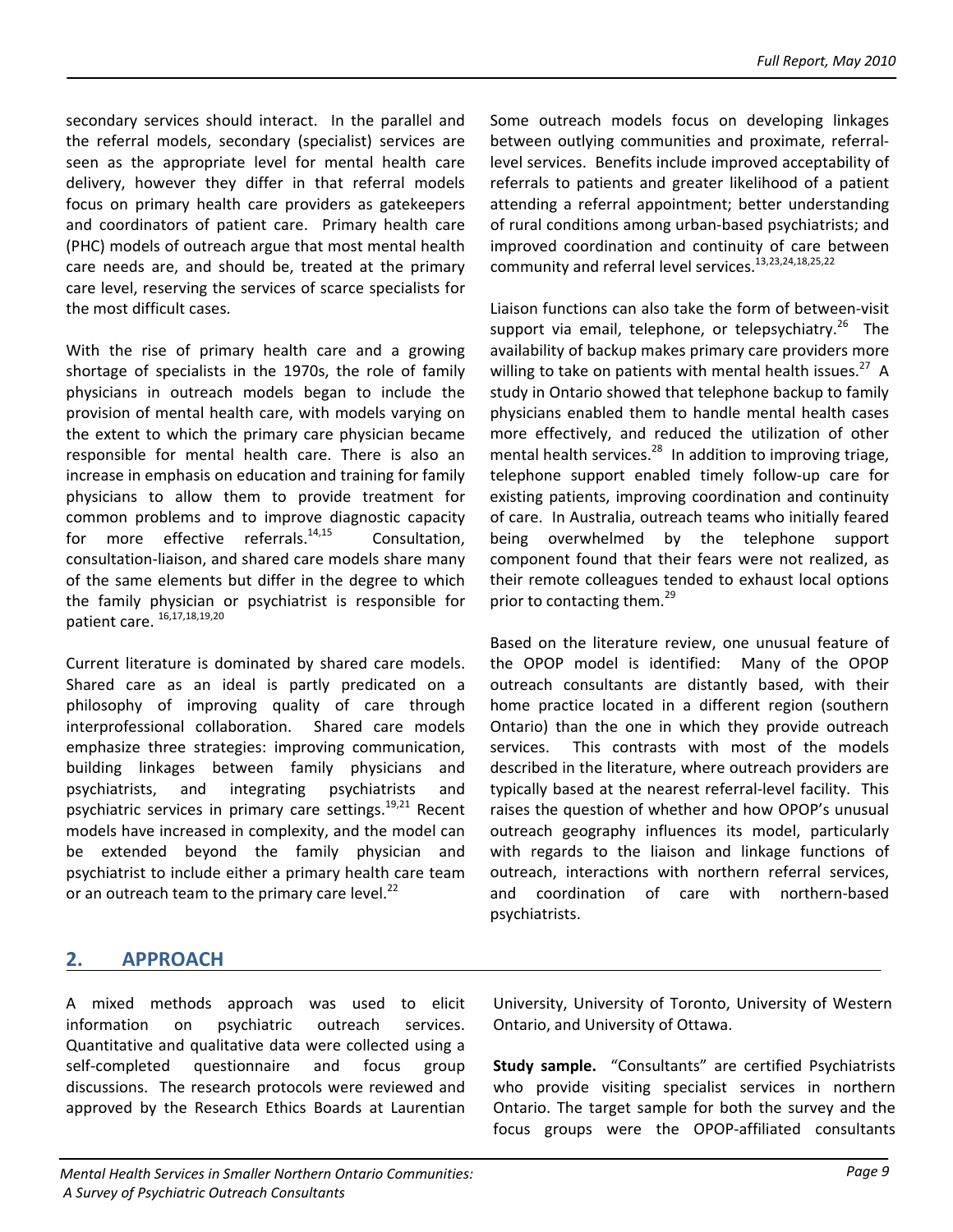providing outreach services in the North East and North West LHINs. They included consultants from the Northern Ontario Francophone Psychiatric Program (NOFPP), University of Ottawa; Northern Psychiatric Outreach Program at the Centre for Addiction and Mental Health (NPOP‐C); and the University of Western Ontario‐Extended Campus Program (UWO‐ECP). A total of 34 outreach consultants were active in 2007‐08.

**Recruitment and participation.** Consultants were initially contacted via email by their respective program administrators to inform them about the study and to request consent to be contacted for research purposes. A survey package was sent by CRaNHR to all consultants who consented. Questionnaires were completed between October 2008 and February 2009. Because some consultants provide outreach services to more than one community, respondents were requested to complete a separate questionnaire for up to two communities. A total of 27 usable questionnaires were received from 25 consultants. The estimated response rate from OPOP‐affiliated consultants was 71%. Although the term "respondent" is used below, it bears repeating that two of the responses are for a second community. A small number (n<5) of consultants completed the survey who were not affiliated with OPOP programs but did provide outreach services in the north. Their responses were analyzed separately and their distinct contributions are noted throughout the analysis. Unless otherwise indicated, however, "consultant" refers to an OPOP‐ affiliated consultant.

At an OPOP‐related meeting held in the Fall of 2008, participants were invited to participate in focus groups. Volunteers were divided into two groups, one for OPOP consultants providing Francophone services, and one for Anglophone services; the latter was a mixed group of OPOP consultants, OPOP administrators, and non‐OPOP psychiatrists based in a northern urban referral centre (NURC).

**Data collection, analysis, and synthesis.** The survey questionnaire was divided into four parts: Outreach practice information and community characteristics; outreach practice characteristics; education; and consultant demographics. For many items, open-ended responses were permitted. A multi-mode survey was used to maximize response; survey participants could complete the survey in English or French, with a choice of a web survey, a fillable electronic (MS Word) document, or a paper‐based questionnaire. Data were compiled and analyzed using SPSS for descriptive statistics.

The question guide for the focus groups was designed to elicit discussion on the elements of "the OPOP Model," identify challenges experienced in the model's implementation, and identify possible areas for strengthening the program. Topics included the service delivery setting, challenges in the practice, collaboration, quality of care, and linkages to tertiary care services. Transcripts were analyzed thematically.

**Confidentiality.** To protect respondent confidentiality, place names have been replaced with generic place terms, such as COMMUNITY or NURC (northern urban referral centre) to disguise location. For the survey, the approved research ethics protocol requires the suppression of cell counts smaller than 5 to protect respondent confidentiality. Where aggregation of categories was not useful, but the category was considered important, the actual numbers were replaced with the phrases "small number" or "less than/fewer than 5." In graphs or tables, an asterisk (\*) will be used to represent "less than five" or "less than 22 percent."

**Interpretation.** Because of the small numbers, a difference of 22 percentage points is used as a guideline for practical significance. The analysis emphases gross patterns, and readers are cautioned against attributing significance to small differences.

The goal of conducting both a quantitative and qualitative study was to increase the robustness of the findings through "triangulation" (the use of multiple data sources or data types to obtain a more comprehensive result). Data on themes common to both studies are presented in this report. For nearly all themes, the focus groups confirmed the findings of the survey, as well as provided explanatory details. Recommendations for enhancing the OPOP model are largely based on focus group data.

Limitations. Because of the small number of survey respondents and the degree of variation, the aggregate analysis should be viewed cautiously, as illustrative at the program level only, and not as representative of how or where individual consultants provide services. Francophone‐serving consultants are overrepresented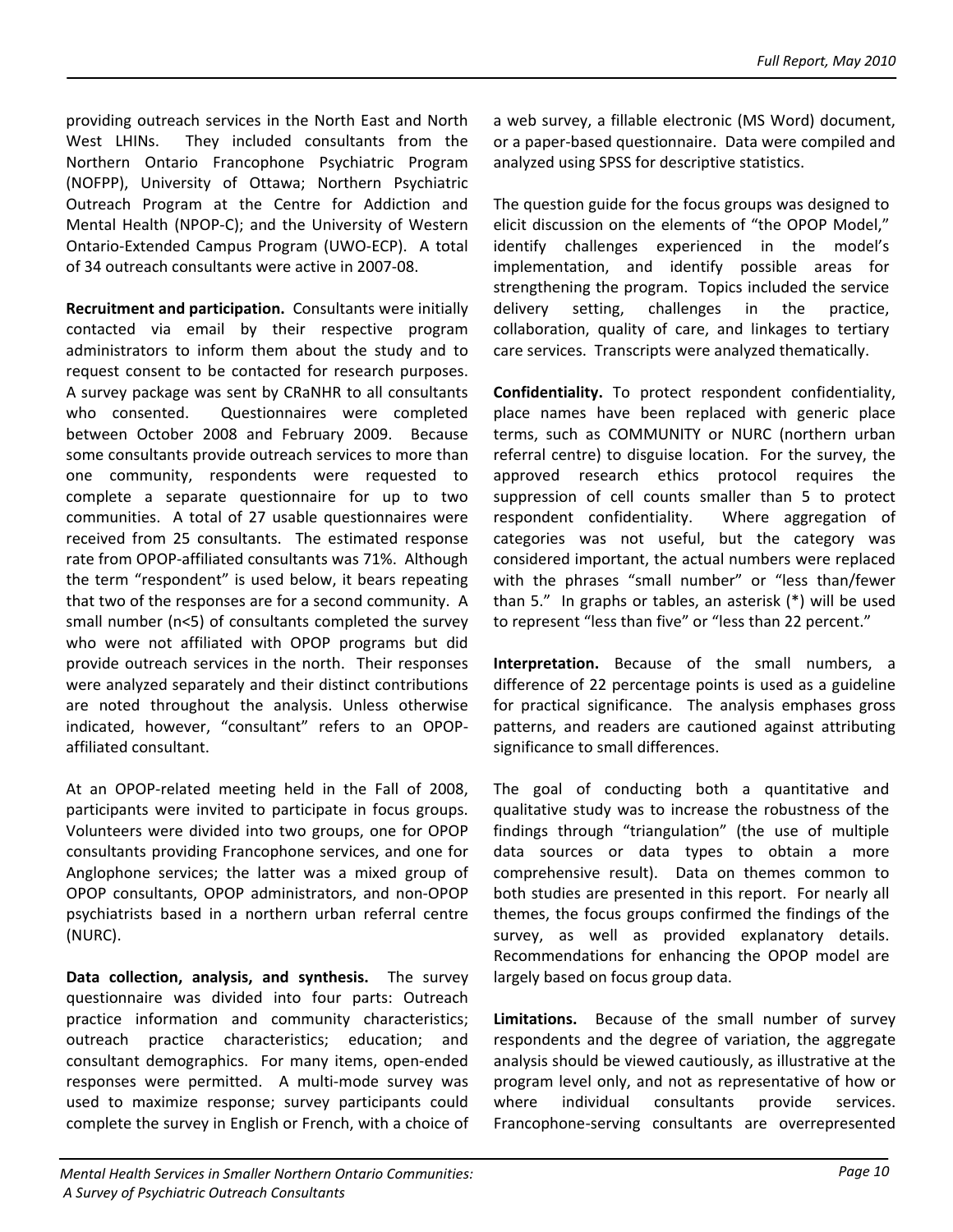among the OPOP‐affiliated consultants in the focus groups. The focus group discussion did not include any psychiatrists based in the North West LHIN, thus their

perspective is not represented. Finally, the non‐OPOP sample is extremely small; although observed patterns are reported, these should be treated cautiously.

# **3. RESULTS**

The majority (15/24) of survey respondents were affiliated with the Northern Psychiatric Outreach Program at the Centre for Addiction and Mental Health (NPOP‐C), followed by six from the University of Ottawa‐ Northern Ontario Francophone Psychiatric Program (NOFPP), and three from the University of Western Ontario‐Extended Campus Program (UWO‐ECP). All of the non‐OPOP respondents reported affiliation with the Northeast Mental Health Centre (NEMHC).

For most outreach communities (15/24), respondents reported that their outreach services were funded through the Visiting Specialist Clinics, MOHLTC Underserviced Areas Program (UAP). Six reported that their services were funded through the Urgent Locum program, MOHLTC/UAP. The respondents affiliated with the NEMHC reported NEMHC as the fund[i](#page-14-0)ng source.<sup>i</sup> The majority (19/24) indicated that they were not the sole psychiatric outreach consultant serving that particular community. Fewer than five of the outreach communities identified were one of the northern urban referral centres (NURCs) of North Bay, Sudbury, Sault Ste. Marie, Thunder Bay, or Timmins.

On average, OPOP‐affiliated respondents had been providing outreach services for 10.3 years, with a range from 1-25 years. The mean length of service to a specific community was 9.75 years, suggesting that most consultants continued to work with the same community throughout their outreach career. Approximately one quarter of the OPOP consultants were considering retirement within the next five years.

 $\overline{a}$ 

**3.1 Participant and Outreach Practice Characteristics** Only half definitely intended to continue providing outreach services for the next five years.

> Consultants were asked an open‐ended question on their opinion regarding the most significant unmet needs in their outreach communities. The number of needs identified ranged from 1 to 6 per respondent, with a majority identifying one unmet need (Appendix D). The most frequently identified unmet need was lack of psychiatric consultants/services. However, non‐ psychiatric service needs were mentioned more often, including lack of psychotherapy, lack of primary care physicians, and lack of aboriginal health care. Two‐ thirds of respondents reported seeing patients without a referring primary care provider (16/24). On average, consultants reported that approximately 23% of their patients in their outreach practice lacked a primary care provider.

> The median number of outreach trips per year was eight. However, there was considerable variation, ranging from two times per year to 48 times per year. January, July and August were the months with the fewest number of consultants traveling (10, 9, and 10 respectively), and September the month with the highest number of consultants traveling (17).

> On average, consultants spent 2.8 days per trip in the community with a range of 0‐14. The median and modal number of days was 2. On average, consultants saw 12 patients per visit, with responses ranging from 0‐38 patients per visit. New patient consultations were on average 83 minutes long, ranging from 40‐120 minutes. Follow‐up visits took 49 minutes on average, with a range of 20‐60.

> Consultants were asked if their practice focused on a special population (multiple responses were permitted). Most consultants (65%) reported working with a general adult population, followed by 43% with an Aboriginal population, 35% with a francophone population, 30% with an elderly population, and 22% with children. A small number reported a focus on a prison population.

#### *Mental Health Services in Smaller Northern Ontario Communities: A Survey of Psychiatric Outreach Consultants*

<span id="page-14-0"></span>i According to its most recent annual report (2007/2008), funding of the NEMHC community‐based services comes from a funding envelope, Fund 2, Community Mental Health and Addictions, flowed through the NELHIN. Available 04/27/2009 at [http://www.nemhc.on.ca/publications/library/Annual%20Report%](http://www.nemhc.on.ca/publications/library/Annual%20Report%202007_2008.pdf) [202007\\_2008.pdf](http://www.nemhc.on.ca/publications/library/Annual%20Report%202007_2008.pdf)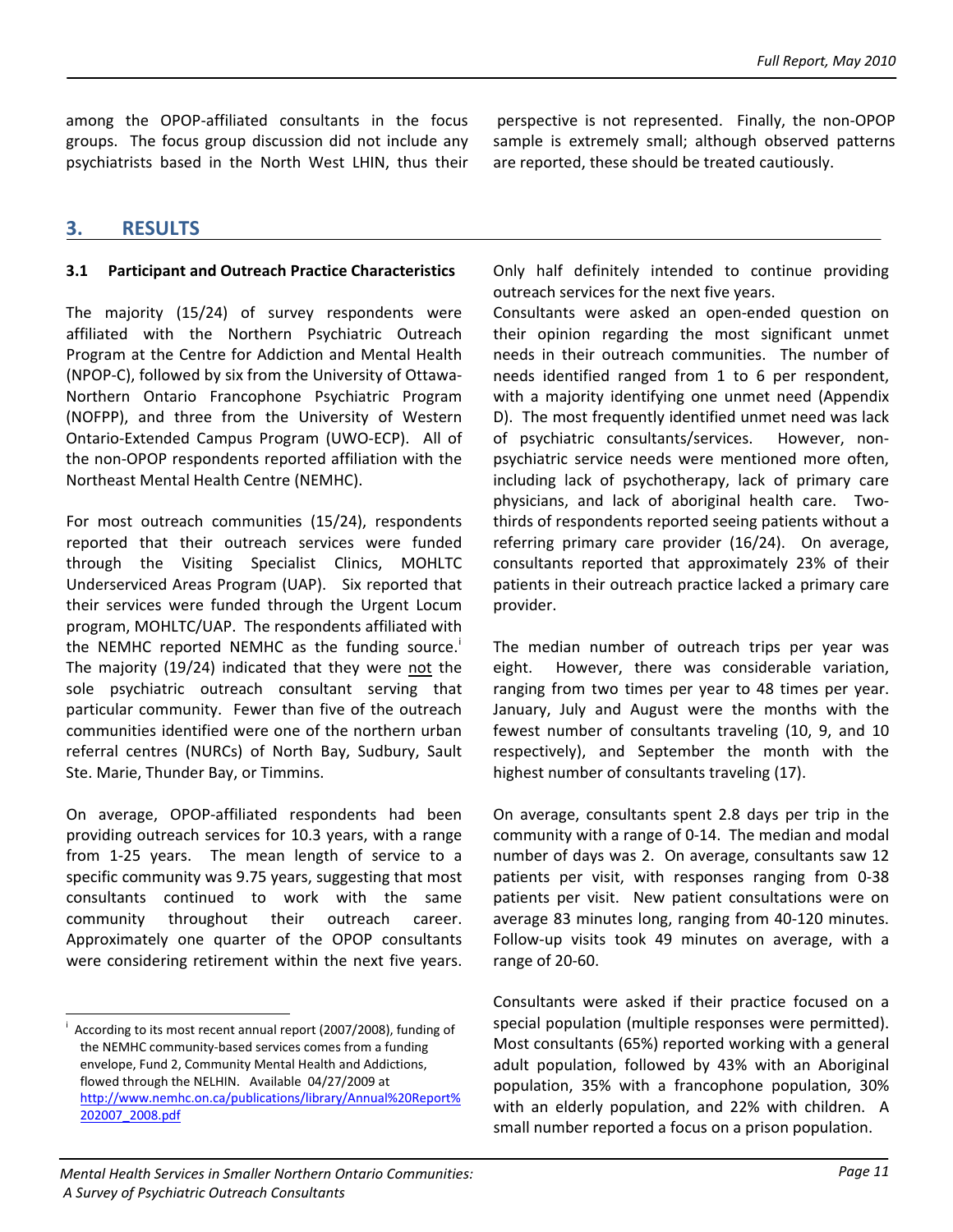#### **3.2 Service Delivery Setting**

On average, survey respondents reported seeing patients in two different service delivery settings, with consultants spending most of their time in hospitals and community mental health centres (CMHCs) (Figure 1). As might be expected, consultants whose services were funded through the Visiting Specialists Clinic program spent more time with patients at CMHCs, while those funded through the Urgent Locum program spent more time in hospitals.

Consultants spent approximately 20% of their time in a primary care setting, mainly in a community health centre or clinic. Fewer than 5 respondents indicated that they saw patients in an FP/GP/NP office. As some primary care services may be hospital‐based, the relationship between setting and level of care is not always clear-cut. Other settings reported by a small number of participants included home visits, long‐term care or nursing home facility, nursing station, and prison.



In the aggregate, these patterns mask a good deal of variation, however, with half of consultants (52%) reporting patient consultations in a single setting (the majority of these spending 100% of their time in a hospital). Focus group participants indicated that the setting could depend on the population served, or vice‐ versa:

> *... contrary to adult psych, for [geriatric psychiatry] the consultation location will vary a lot. This could be in a hospital setting, in a long term home, at home, in a clinic, etc. Therefore it's specialized [different] in that way.*

> *. . . if the psychiatrist goes to a community and his work is done in a hospital, the hospital has different needs than the community health centre. Because a hospital will first want that the doctor take care of the hospitalized psych*  $p$ *atient.*

Results of the focus group discussions supported the survey findings. Most of the OPOP consultants discussed outreach to the secondary care level, usually a community‐based mental health agency; only one consultant discussed direct interaction with family physicians.

> *...we recommend a community model, that is to say, we work with the local mental health team where the psychiatrist is visiting.*

> *...above all, my work is to support the onsite mental health team.*

> *It's been 20 years that I've been doing [outreach] at different service points, and the service has evolved in parallel with the environment. In the beginning I was alone, but now we have mental*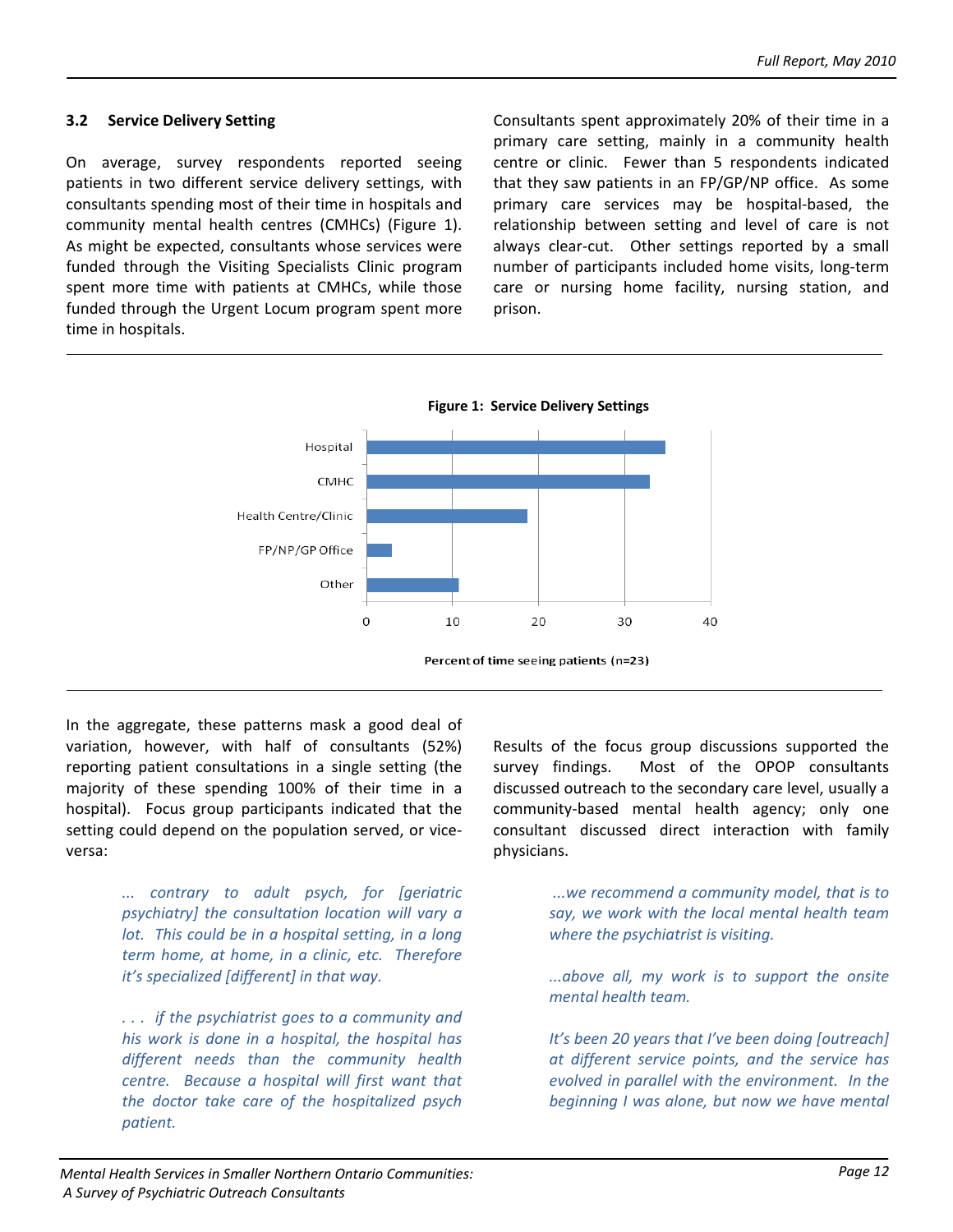*health teams . . . Therefore, a lot of my work is supporting these teams.* 

The clinical setting was very different for non‐OPOP consultants. In the survey, non-OPOP consultants reported spending more time providing home visits than OPOP consultants. In the aggregate, non‐OPOP outreach consultants reported spending much less time in hospitals than their OPOP counterparts, only 7% vs. 35% of time. None of the non‐OPOP consultants visited patients at CMHCs. In the focus groups, the non‐OPOP "local" consultants described outreach models that included family physicians.

> *For the most part, I started out with the family doctors. I go to the clinics. And then we begin to connect with the community mental health and other resources there . . . And the other thing that I have done . . . is to develop Balint groups, so we meet once a month, basically. It's not just the family doctors, but anybody who has anything to do with mental health. . . And one of the other areas I've offered is the CBT [cognitive behavioural therapy] program over the lunch hour to teach them. Again, some of the family physicians and . . . some of the other community mental health workers from the site will be*  $therefore$

#### **3.3 Elements of the Outreach Model**

#### **3.3.1 Direct and indirect care**

Consultants were asked to estimate the proportion of clinical time they spent providing direct or indirect care, either in person or via telepsychiatry. For the survey, direct clinical care was defined as "Clinical care (e.g., consultation, assessment, diagnosis, therapy, treatment) involving direct patient interaction." This includes a face-to-face consultation with a patient alone, or with the patient and another provider. It also includes a telepsychiatry consultation using videoconferencing technology to interact directly with a patient." Indirect clinical care was defined as "Clinical care without direct patient interaction, e.g. consulting with a FP/GP or other

mental health worker about specific patients." On average, consultants reported spending 89% of their clinical care time in face-to-face direct clinical care. A small number reported spending time in in‐person indirect care, and in direct care via telepsychiatry. None reported indirect care via telepsychiatry.

The survey question did not distinguish between different functions of these clinical consultations, e.g. assessment vs. treatment. Focus group participants reported a preference for a consultation function that left patient responsibility and management of treatment in the hands of community-based providers. However, community capacity was reported as a challenge. Where consultants could rely on local care teams, they were more likely to serve in a consulting capacity and could effectively oversee the treatment of a greater number of patients. But where the local providers could not provide the necessary care, the consultant had to provide direct care to fewer patients, spending more time during visits in follow-up consultations than new patient consultations.

> *... So more and more, it's that part of the job that I have to do. Where I become at times the primary therapist . . . It's too bad, but that's how it is. Because it means that at that time, I am less available to see numerous cases.*

> *It is a dilemma in communities that don't have family doctors.*

#### **3.3.2 Onsite clinical elements**

Nearly all the consultants reported outpatient consultations as part of their outreach practice; inpatient consultations were the next most common element (Figure 2). Nearly half reported collaborative care in a community mental health centre (48%). Nearly two‐thirds reported provider consultations (although provider type was unspecified), and fewer than five consultants reported collaborative care in a primary care clinic. One‐quarter reported making home visits.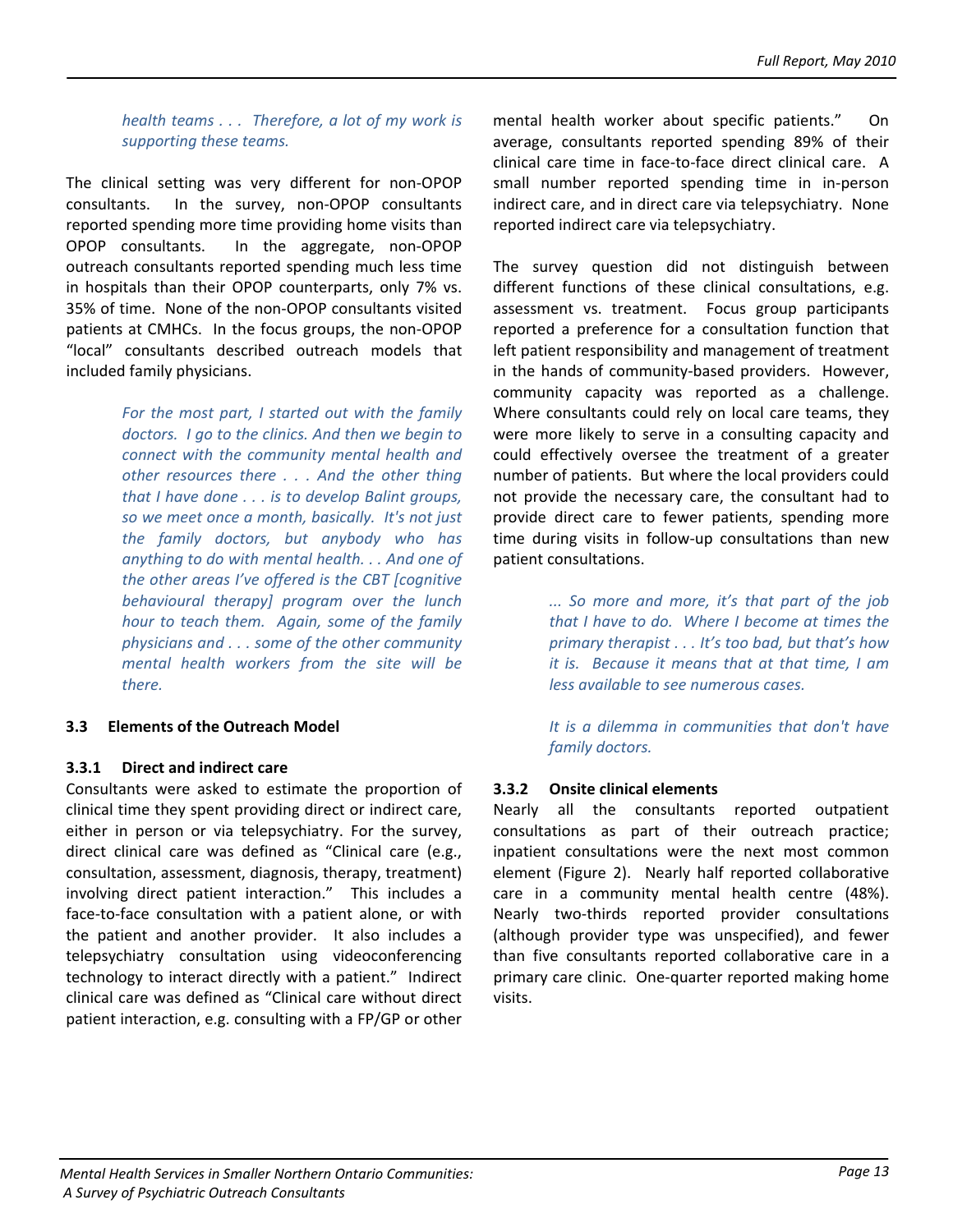

Figure 2: Clinical elements of outreach

#### **3.3.3 Between‐visit support services**

Consultants were asked if they had provided any between‐visit support via telephone or email during the previous year, along with the reason for the support (Table 1). A majority (19/23) of OPOP consultants reported that they had. The most frequent contacts were with community mental health workers regarding patients that the consultant had previously seen (17/23), followed by contacts with primary care providers (PCPs) regarding patients that the consultant had previously seen (14/23).

| Table 1. Provision of between-visit support during the<br>previous year (n=23) |     |  |
|--------------------------------------------------------------------------------|-----|--|
|                                                                                | (%) |  |
| Any telephone or email support provided during                                 |     |  |
| the previous year                                                              |     |  |
|                                                                                |     |  |
| What was the nature of this support?                                           |     |  |
| CMHW – patient previously seen                                                 | 74  |  |
| PCP – patient previously seen                                                  | 61  |  |
| PCP – patient in crisis                                                        | 52  |  |
| PCP – medication management                                                    | 43  |  |
| Prescription renewal                                                           | 43  |  |
| PCP – patient not previously seen                                              | 35  |  |
| PCP – additional information                                                   | 30  |  |
| PCP - systems navigation                                                       | *   |  |
| Other $-3^{rd}$ party information needs                                        | *   |  |
| Multiple responses possible. * < 5.                                            |     |  |

Focus group participants described the need to make between‐visit support services more systematic within the outreach model. However, the between-visit support was often quite specific to the unique needs of each community. One consultant described biweekly telephone meetings with two mental health teams in a community; another described regular contacts and between-visit follow-up as part of the outreach model; this consultant was also the only one to indicate using telepsychiatry to support the community, so this might be considered the "high end" of between‐visit support services within OPOP:

> *. . . it's part of, it's not necessarily indicated in our remuneration modes, but there are telephone calls which are made regularly. I would assume an average of two times per month, without counting telepsychiatry, which I do every 2 ½‐3 weeks after the visit. And one week before returning. So that there isn't too much . . . And so, telephone calls, re‐prescription for pharmacists, and telepsych interventions, recommendations, modification to prescriptions between visits...*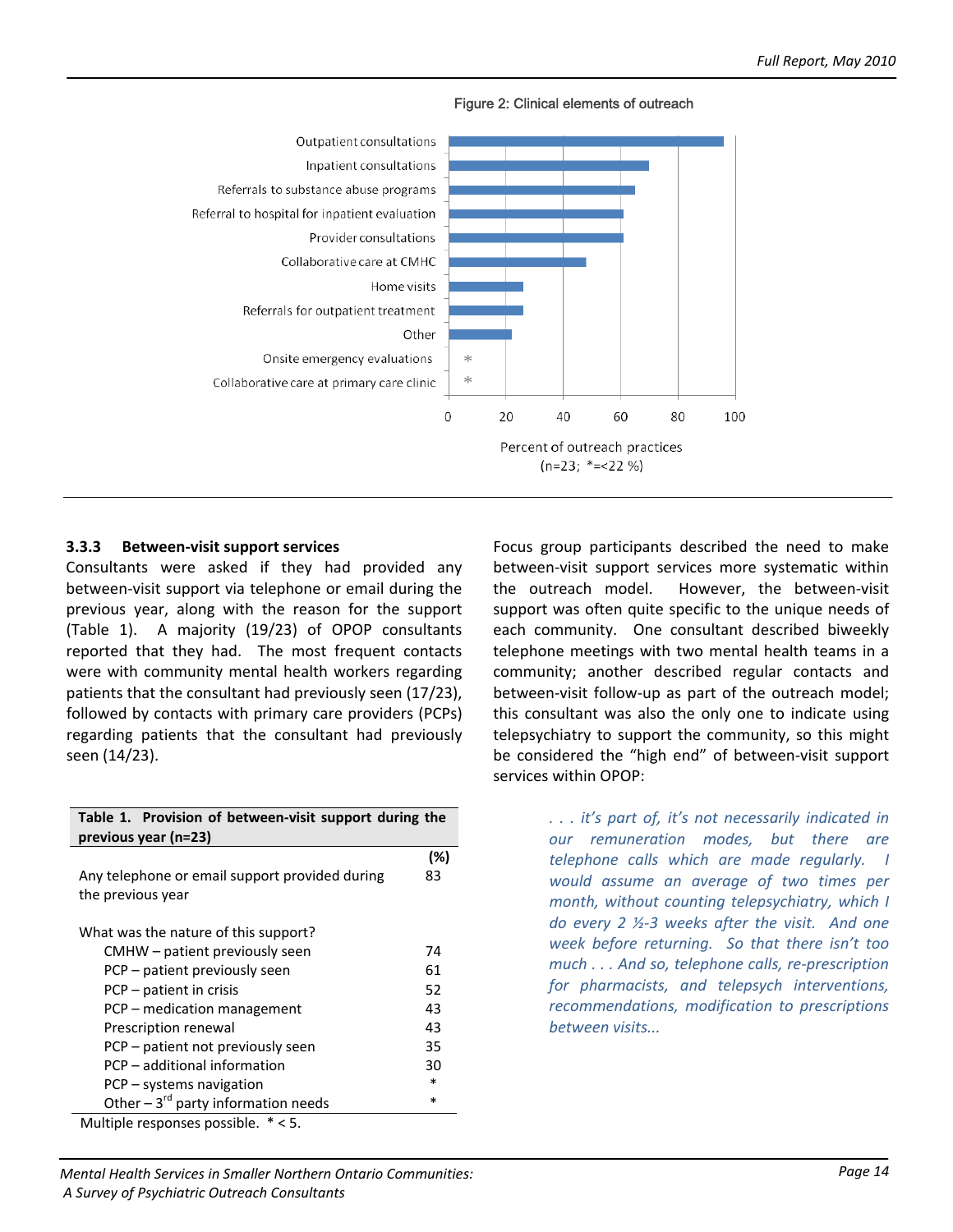#### **3.4 Patterns of Interaction**

**3.4.1 Consultation arrangements.** Respondents were asked to estimate the percentage of their consultations in a variety of consultation arrangements, including consulting with the patient alone; with the primary care provider (PCP) alone; with the patient and PCP together; with a mental health team; and with the patient and a non‐medical provider together. Primary care providers were defined on the questionnaire as family physicians, general practice physicians, and nurse practitioners. This question aimed at understanding the level of collaboration based on patterns of interaction with other providers in the outreach community. This was challenging to assess on a survey, as the literature suggests that the answer is often "it depends," however, the goal was to try to understand the "typical" patterns of interaction for consultants.

In the aggregate, nearly two‐thirds of consultations were with a patient alone; about 17% of consultations were jointly conducted with the primary care provider and patient, and 12% were with a mental health team (Figure 3). Less than 5% of consultations were with the patient and a non-medical provider, or with a primary care provider alone. (Non-medical professionals were identified as case worker, case manager, counsellor, and First Nations mental health counsellor/interpreter).





However, the aggregate results presented in the above bar graph mask a good deal of variation. A small number reported 100% of their consultations with patients alone. However, one out of four consultants reported more than half of their consultations to include other providers. Nearly half of the respondents (46%) reported joint consultation with patients and primary care providers, but most of these reported less than 50% of their consultations in this configuration. Only 6 consultants reported consultations with the PCP alone, all reporting 10% or fewer of their consultations in this configuration.

Another question asked "How often did you provide clinical services in the following arrangements?" using a Likert-type item: Ten categories (including "Other") were listed, with response options of frequently,

sometimes, rarely and never, and no answer. Here again, face‐to‐face with the patient alone was the most frequently reported pattern, followed by together with case/social workers and together with CMHC staff. For "face to face with the patient and primary care provider", the modal category was "never" (10 respondents).

Focus group participants were in agreement that OPOP consultants tended to work in teams, but they highlighted the difficulty of defining teamwork. For example, it could be difficult to draw distinctions between practice models or "levels" of collaboration, because they could vary situationally or by patient. Individual or parallel practice could co‐exist within team‐ based models of practice: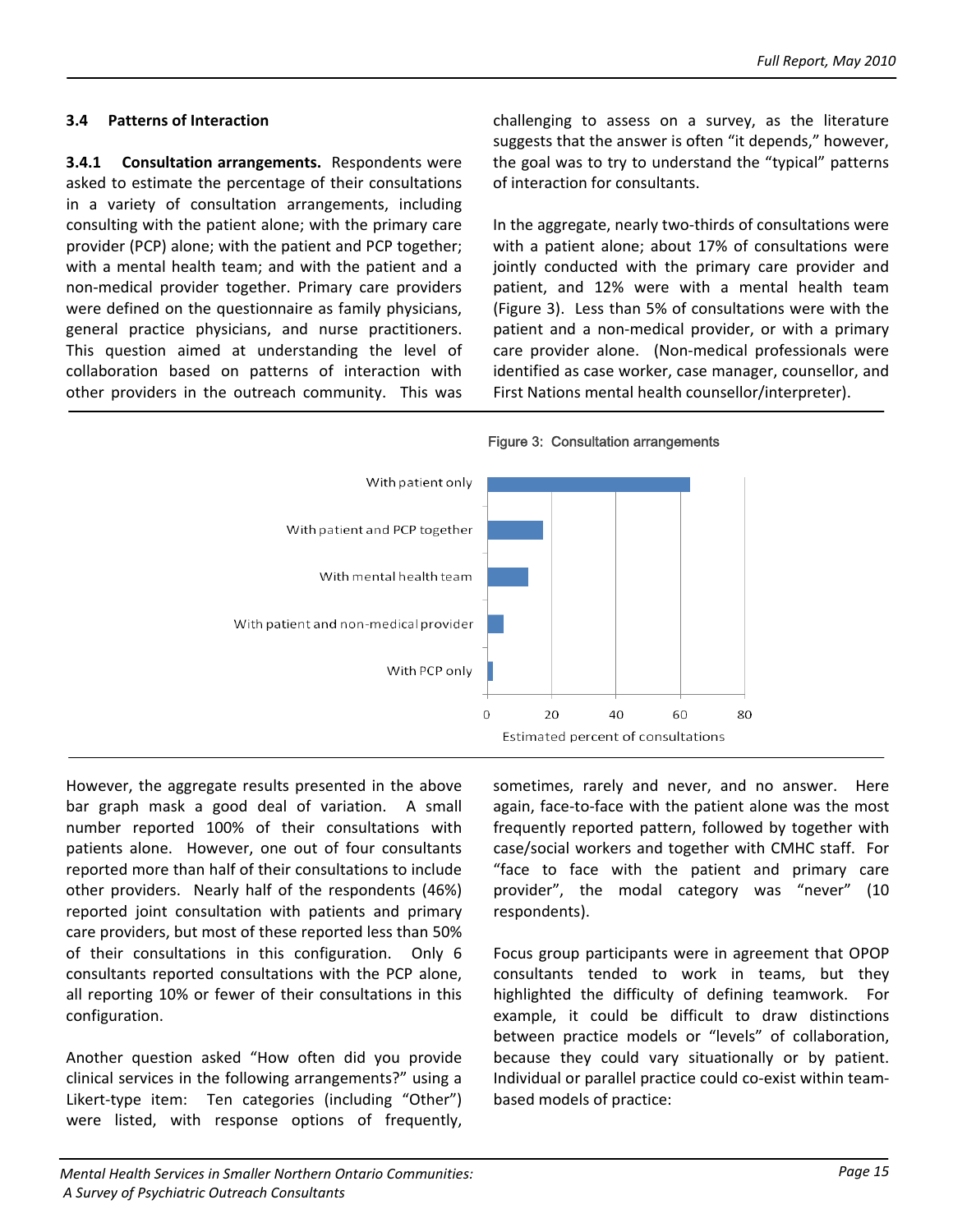*...yes, once again it depends on the case. It's definitely a team, I think ideally it's a team, but once again, what is the team? There's a lot of areas where a team is superfluous.* 

*... this is why I am saying that it's sometimes a team and other times it's one person. Sometimes it's two people. Therefore, that's my answer, it's both. But it's always within the framework of a team. I think that that's essential because no one goes into the north to see a patient and do individual psychotherapy when there's not a team in place.*

Level of interest, particularly among family physicians, could be a determinant of the model in terms of shared care or collaboration. Local providers were not always perceived as being interested in teaming up with psychiatrists. Service delivery setting and experience with collaboration could also affect primary care providers' interest in, and ability to collaborate as well, particularly when the outreach site was not co‐located with these other providers. One OPOP consultant described a typical "referral" model, in which he was provided an office at the local hospital, and the family practice physicians referred patients. The consultant treated the patients separately, but this model was not his preference.

> *And I think one of the determinants of the model has to do with the family physicians and the other health practitioners and their skills ‐‐ willingness, ability to collaborate, you know? There have been some clinics, communities where I have gone and they really just want to send you the patients and be done with them, there are some physicians in communities who want to do that. And then there are others who are really happy to be involved and want the patient back and want the continuity going. (Non‐OPOP Consultant)*

> *I consult [directly with patients] and then send them back if they don't need me anymore. Other than that, I follow up with them a few times and then bring them back to their family physicians. That's the model that seems to work I think and that's what the family physicians would like to do. Some other people might be*

*saying "but I don't want to do this, I want to do team work. My team can do the work." And I want to be, I want to be doing the [team care]. But the family physicians just don't want to.*

This level of interest in collaborating with the visiting psychiatrist was seen to have parallels in whether the local providers practiced in an interdisciplinary team or not; one participant observed that this was often a function of providers' age/generation and training. Payment models also influenced willingness to collaborate, for example, among family health team models.

> *Well, one of the remote communities that I go to has a new family health team, and it's a fairly big one. And so there are a number of family physicians over a fairly large geographical area, which makes it harder to collaborate. And most of them have been there for 20 years doing it a particular way and so they really don't have a lot of experience at collaborating . . . So they're really having trouble with the idea of "how do we actually do this?" Both from a physical [geographical] perspective and then . . . the culture of collaboration is new to them . . . (Non‐ OPOP Consultant)*

> *They may want to collaborate, but they say "Well we don't have social workers. We don't have the ability to pay psychiatrists. We don't have the administrative support staff." They're primarily fee‐for‐service, or else they're rostered in a limited way, so, they're kind of frustrated then. So I think that would make a difference in what kind of collaboration you would do. . . Because, if you have a [salaried] Family Health Team, they're going to be paid to do the collaborative work. If you're fee‐for‐service, the family doctor is not going to be paid to collaborate. (Non‐OPOP Consultant)*

However, enthusiasm for team work among outreach consultants was also tempered by the reality of local capacity constraints. One consultant described experiencing the failure of community‐based teams to provide the needed care for patients, and consciously retreated from overreliance on local teams to mixing models of direct care and consultation. Another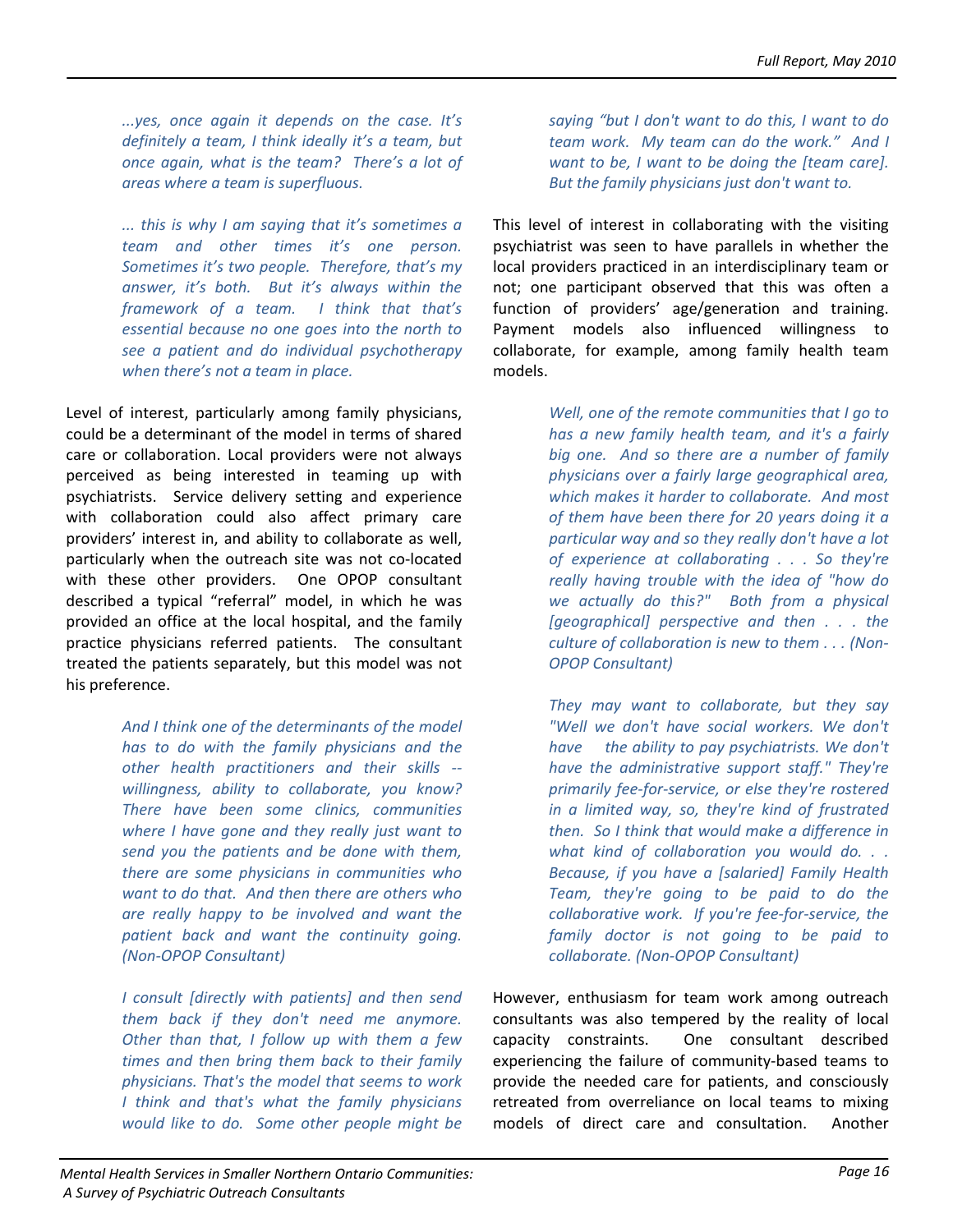described the challenge of working with a team while maintaining personal standards and accepting medical responsibility for the patient:

> *...So I realized, once again, that it's case‐based, which is centred on the patient . . . Certainly the team, when the team can support the patient, it's all the better. But when there's an aspect that is very specific that the team cannot support, especially when there are very few doctors on site . . . there's still a treatment part, for better or worse. So more and more, it's that part of the job that I have to do. Where I become at times the primary therapist, who is also borrowed by the team.*

*And I believe that we must be responsible. It's very very difficult. It's easy and superficial to function as a team and to delegate and all, but there's still the notion of medical responsibility.*

**3.4.2 Sharing patient information.** Consultants were asked about how they typically shared patient information with referring primary care providers; multiple responses were permitted (Figure 4). The most common modes reported by a majority of consultants were a written letter or summary (88%), telephone call (67%), and patient chart (54%). Informal face-to-face conversations were reported by 38% of consultants. Fewer than five consultants reported formal face-to-face modes, including formal conversations; provider presence during the consultation, or case review.





Typical mode of sharing patient information with referring primary care provider

The focus group participants also indicated reliance on written communication and patient files, however these were not without problems. One consultant described how a previous consultant had refused to share patient files with other physicians at the hospital, and created some resentment towards psychiatrists. The new consultant worked very hard to establish a collaborative relationship with other staff, by ensuring access to patient files. Some commented on the "separateness" of psychiatric files, and the special confidentiality of the psychiatric file.

*...but everyone that I see, there's always a report sent to the family doctor. .. But the family doctor doesn't have the professional notes. But he will have all the reports that I write up as the consultant.*

*The psychiatric file is really in parallel, there's a special confidentiality attached to the psychiatric file, that is to say ... consultation reports are often sent to the family doctor and then get thrown into the general file but it's not*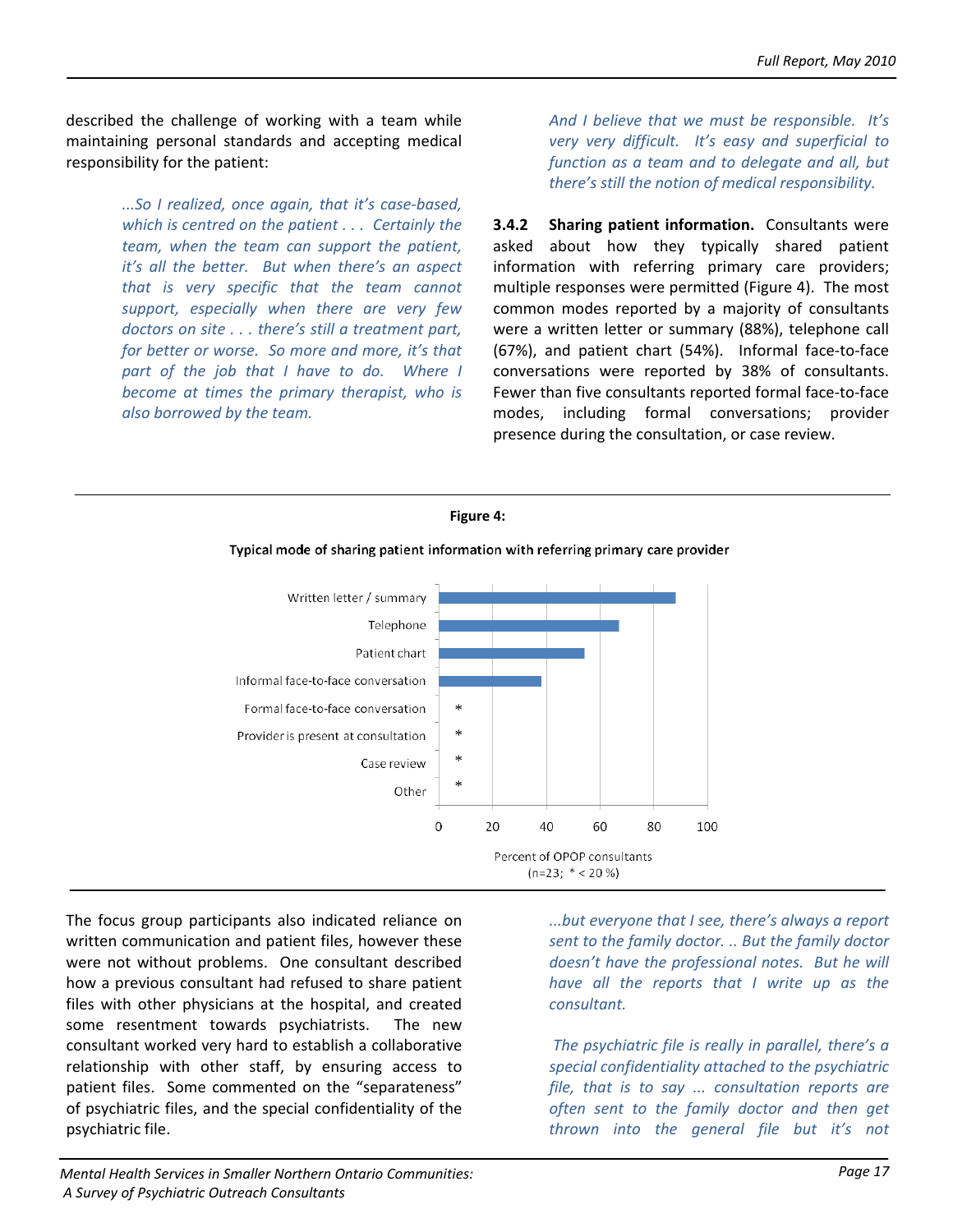*automatic. So every external clinic, for example, has its own files, which they don't share with the others.*

## **3.5 Educational activities**

One of the main objectives of outreach to underserviced areas is to increase the capacity of local providers to provide appropriate assessment, care, and referrals. Education has long been a component of OPOP programs, but little is known about how much and what type of education is performed by consultants. Interestingly, the topic of education prompted a number of lengthy, open‐ended responses.

The survey considered a variety of educational modalities, including informal education and formal education (in‐person as part of regular visit; in person outside of regular visit; and distance education). The survey also explored barriers to increasing the role of education and possible solutions.

**Formal and informal education.**  Consultants were asked to estimate the proportion of educational activities that was formal vs. informal. On average, consultants reported spending two‐thirds of their educational time on informal activities (65%), compared with formal education (31%). Forty percent reported no time spent on formal education, in contrast with a small percentage who reported no time in informal education. And, 40% of consultants reported 100% of their educational activity as informal, compared with a small percent who reported 100% of their educational activity as formal.

Focus group participants described how informal education is woven into various consultation processes:

> *Also, they'll present to me around a table, because I will give my impressions and suggestions. So it's really at the team level . . . I find all this helps promote a form of education within the group. So we have 'round table' discussions and what we say to one person we find ourselves to 4 or 5 or 6 people at the same time. So all at once, everyone's on the same page…*

*... but I try to use the process of active follow‐up consultation, conjoint with the family doctor, and finally be able to say at the end, yes, we are totally finished. We've obtained all our objectives. And I use this a lot as teaching for the team and for the family doctor . . . I wanted to add that that's the process ‐ using the consultation model as a process of teaching also.*

**On‐site formal education.** Survey results indicated that in about 35% of OPOP outreach practices, consultants have conducted formal educational activities for mental health professionals, and with residents or medical students doing a rotation or elective in the north. In 27% of outreach practices, consultants had conducted educational activities with primary care providers. A small number of practices had included education to other psychiatrists, and hospital rounds. A small number reported receiving requests that they were unable to fulfill; requests were for conducting rounds, and for taking on residents or medical students in their outreach practice.

Despite interest on the part of consultants, some found it challenging in small communities to attract a "critical mass" of interested learners to educational sessions. One open‐ended comment described the frustration:

> *I have been asked by local family physicians, and gave talks in the past, but very few attend (e.g. one per lecture), so I stopped doing it. I had arrangements to talk to non‐physician workers recently (and have done this in the past), but the arrangements fell through, and I have not rebooked. I would like to arrange an informal rounds to discuss cases of patients family doctors are seeing, however I am still looking for a time to do this that will be attended by at least a couple of local physicians.*

Still, others managed to make education a significant part of outreach activities:

> *Vast array of topics; do two days of pure formal teaching per year, and lots of informal, a major part of the enterprise.*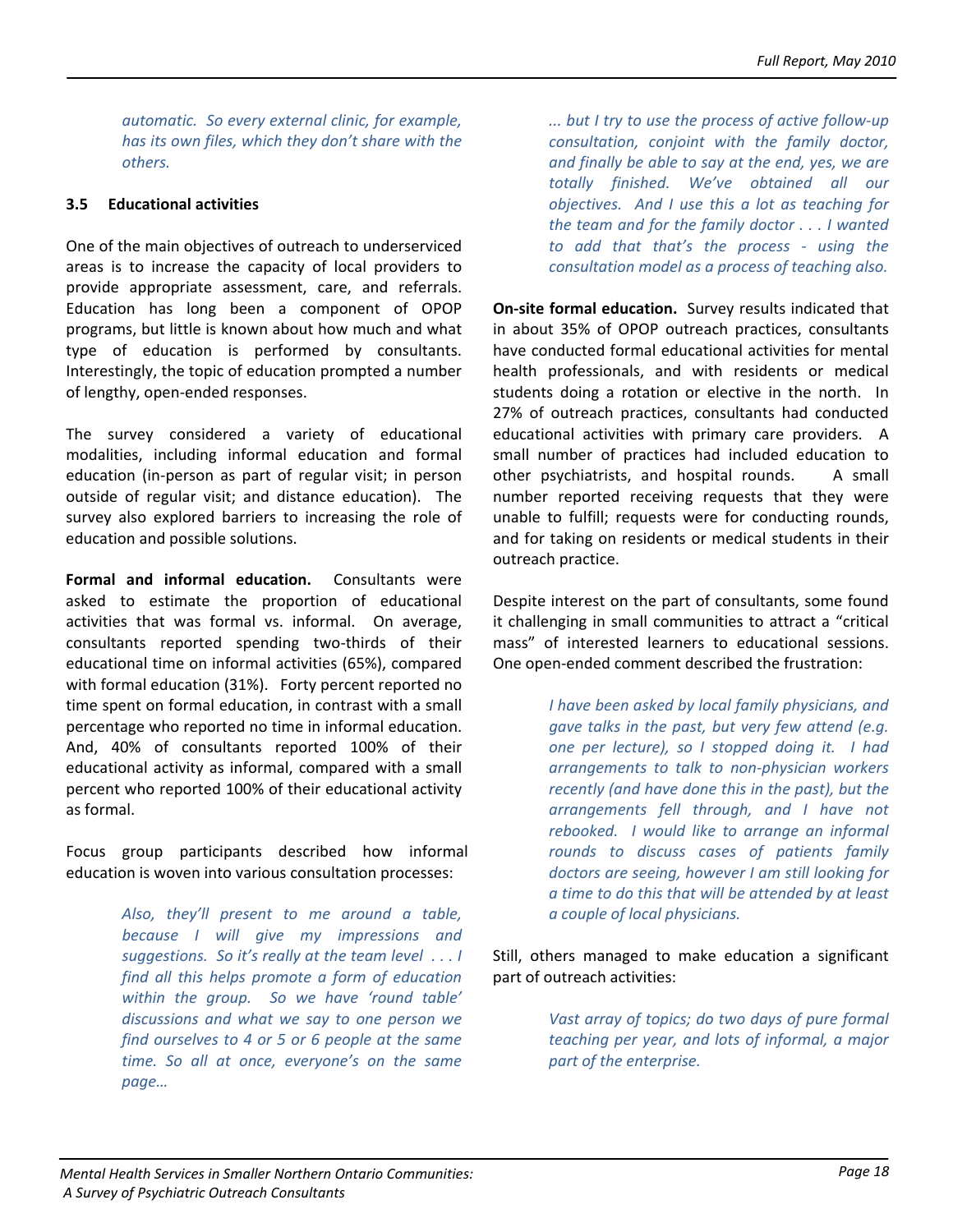Consultants were asked whether if they purposively scheduled or set aside time for educational activities on their trips. This question was asked in an open‐ended format to allow respondents the opportunity to describe their approach in their own words. Of the 16 who responded to this item, seven provided a negative response; a small number of these indicated that they had in the past but don't do it anymore. For example:

> *No, my trips are done on the weekends, and educational activities are not wanted on weekends.*

> *I used to, but the referral lists get so long that I don't have time to do them anymore and instead provide education via videoconferencing when I am in my non‐outreach practice.*

Among the nine who provided a positive response, seven set aside time for formal education, at least on some visits; fewer than five set aside time for informal education.

**Distance education.** Consultants were also asked if distance education was part of their outreach practice. Only a small number of consultants responded affirmatively, for education to local mental health professionals, and education for residents or medical students doing a core rotation or elective in the north. None reported conducting distance education to psychiatrists, primary care practitioners, or conducting rounds to the north via distance education.

**Topics of education.** Consultants were also asked about the source of topics for formal educational sessions. Local mental health professionals were the most frequently reported source, with half of consultants indicating this group. The consultants themselves were the second most common source (38%), followed by primary care providers and case/social workers. The subject most frequently reported was case management for a particular disorder or problem (56%), followed by medication management (31%). A small number reported legal competence, forensics, and "many" as topics of education.

**Barriers to formal education.**  Consultants were asked to indicate the single most significant barrier to increasing educational activities in their outreach practice. Multiple responses were not permitted for this item, which frustrated some respondents and resulted in "Other" being the most frequently selected barrier (38%), followed by "too much clinical work" (24%). Among the "other" responses, the majority of comments indicated that they could not identify "the most significant barrier" because there were multiple significant barriers (e.g. "all of the above"). Respondents offered a number of open‐ended responses to this item, however; one common idea expressed was the lack of interested family practice/primary care providers, or lack of interest expressed by the community:

> *Lack of family physician in place, the locums are not interested in this.*

*Lack of time e.g. FPs .*

*It's a combination of a lack of local interest, as well as no specific funding. The events usually occur before or after the clinical day, and it's tough to get motivated to prepare a novel topic that is poorly attended, without any specific compensation.*

Participants were then asked to identify what they would want or need to increase the amount of time spent on educational activities in their outreach practice; this time, multiple responses were permitted (Table 2). More interest from the local community and providers was selected by 65% of respondents, and prioritized as most important need for consultants.

| Table 2: Support needed to increase the proportion of time<br>spent on educational activities $(n=23)$ . |        |  |
|----------------------------------------------------------------------------------------------------------|--------|--|
|                                                                                                          | %      |  |
| More interest from the local community, providers<br>65                                                  |        |  |
| Availability of appropriate curricula/education materials<br>30                                          |        |  |
| Increase in total amount of time spent in community                                                      |        |  |
| More administrative support                                                                              |        |  |
| Payment for education services / financial support<br>22                                                 |        |  |
| $\ast$<br>More clinical support                                                                          |        |  |
| Nothing $-1$ can't/don't want to spend more time on<br>education                                         | $\ast$ |  |

Multiple responses permitted. \* < 5.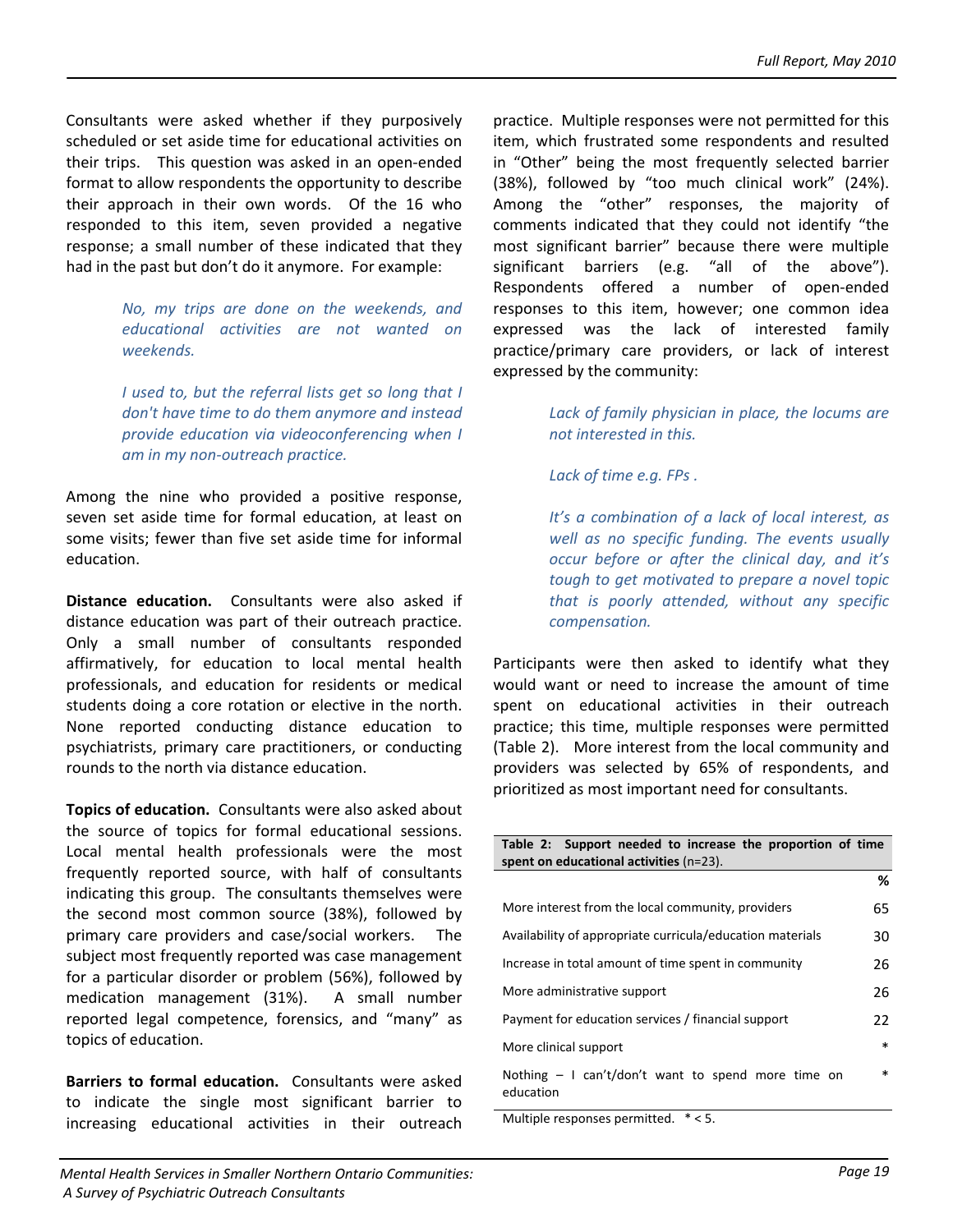#### **3.6 Linkages with Tertiary Care Centres**

**3.6.1 Distance to psychiatric inpatient services.** Respondents were asked to indicate the nearest facility to their outreach location with psychiatric in patient services (Schedule 1 designated facilities). With the exception of those serving communities with a psychiatric inpatient facility (8), the distance to the nearest facility was at least 100 kilometers for the majority of outreach communities; the next nearest facility was more than 200 kilometers (Table 3). Thus, when consultants made referrals to inpatient services, it involved significant travel distances for patients. Two facilities outside of northern Ontario were identified as the  $2^{nd}$  nearest facility. In an open-ended response, one consultant indicated the need to consider more than geographic distance, stating that access to the nearest designated facility was "*more in theory than in practice*."

| Table 3. Distance to the nearest two facilities with |                |             |  |  |  |  |  |
|------------------------------------------------------|----------------|-------------|--|--|--|--|--|
| psychiatric inpatient services $(n=22)$              |                |             |  |  |  |  |  |
|                                                      | <b>Nearest</b> | <b>Next</b> |  |  |  |  |  |
|                                                      | (n)            | Nearest (n) |  |  |  |  |  |
| In the same community/facility                       | 8              | $\ast$      |  |  |  |  |  |
| Less than 100 km                                     | $\ast$         | $\ast$      |  |  |  |  |  |
| Between 100 km-200 km                                | 8              | $\ast$      |  |  |  |  |  |
| More than 200 km                                     | 6              | 16          |  |  |  |  |  |
| Don't know / no answer                               | $\ast$         | $\ast$      |  |  |  |  |  |

 $* < 5$ 

**3.6.2 Referrals for inpatient services.**  Consultants were asked if they had ever referred patients for inpatient services as part of their outreach practice, and to where. A majority (59%) had made referrals to the nearest inpatient facility. An equal percentage made referrals to the next‐nearest facility and to a facility in southern Ontario (41%). About one-third (32%) indicated referral to another facility in northern Ontario.

Focus group participants discussed the issue of referrals, and that although the goal of OPOP is to provide care within the community, there was sometimes need to refer specialized cases out of the community. However, opinions varied greatly on this issue. In one case, the "home" hospital of a consultant reserved beds for "northern" patients of the consultant. This was seen as a benefit of the OPOP program, to provide tertiary services to northern residents that might not be available at closer (northern) hospitals.

> *So I think that is an advantage of OPOP. To have the possibility of tertiary care, to bring your patient back with you to your community and to offer him the whole gamut of services that exist in Toronto or in Ottawa or in London, and which don't necessarily exist in [NURC‐3], or don't exist here [NURC‐1].*

However, this experience was not universal. Not all consultants were affiliated with a hospital in their home community, nor were all hospitals interested in this linkage.

> *When I started at a community hospital in CITY, and they found out that I was doing consultations to the North, the chief of medicine told me, "I will accept you here, as long as you promise me that you won't bring patients from the north here. . . [Now] I do private practice, so I have a lot of trouble having access to services from CITY. Trying to find a bed for someone who isn't from the CITY area is not easy.*

One consultant felt that the "community approach" was to utilize resources from within the community, regardless of the limitations of those resources.

> *The community approach is that we utilize resources which are obviously from the community. And if the environment is [NURC‐3], it will be [NURC‐3]. If the environment is [NURC‐ 2], it will be [NURC‐2]. Often the resource is the hospital with whom we're working. So it's like that. Or, it's crisis intervention. So it's very, very rare that we will use tertiary services from afar.*

> *I have never referred anyone outside of [NURC‐ 2] or [NURC‐1].*

Several commented that rather than referring patients to services outside the region, a strategy was needed to link providers, including specialists in the north, with subspecialists in higher‐level facilities in the south.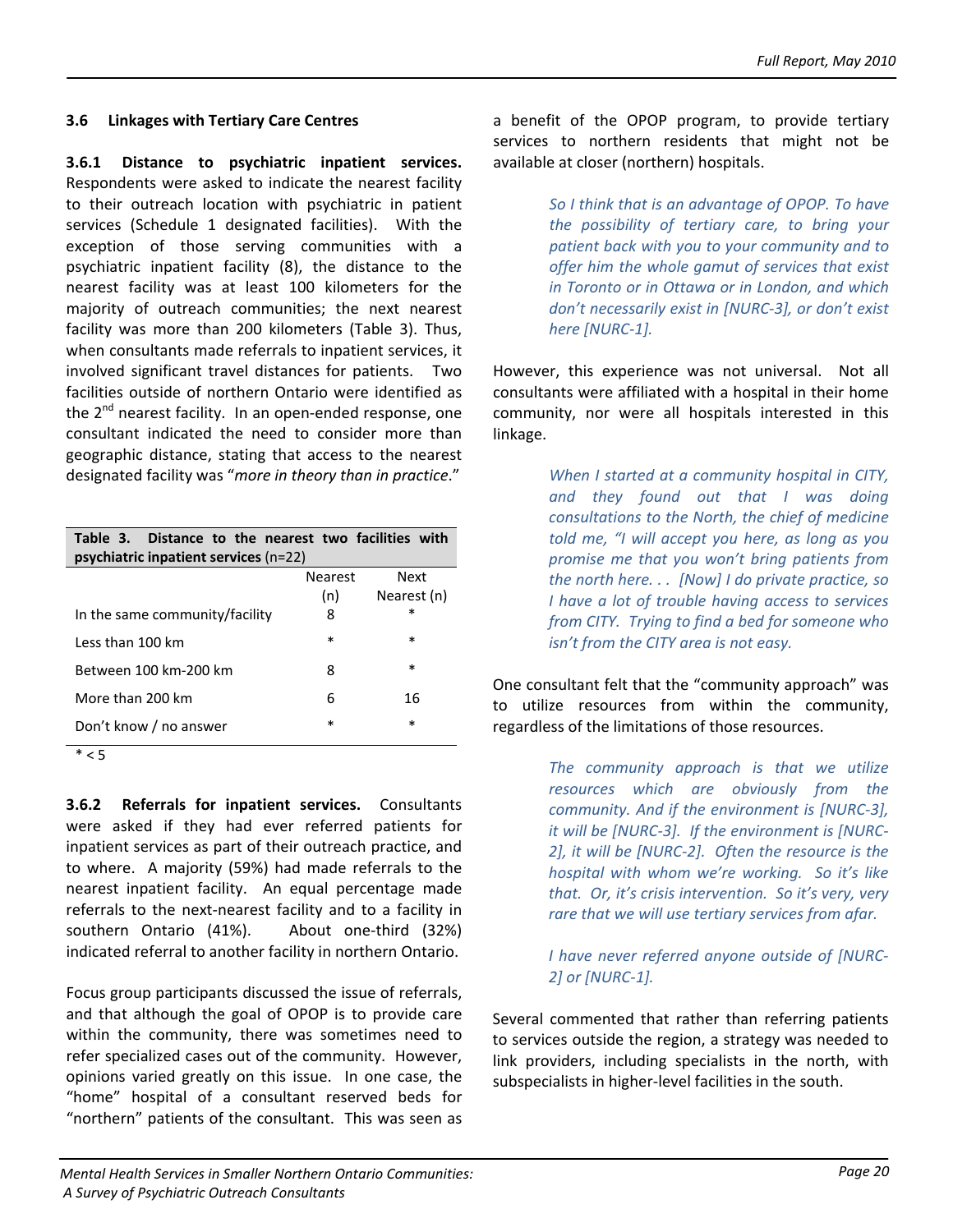*... what I would like internally is to network, to really connect the north and the south. And that there is this type of responsibility where it would be natural for the urban centres to share the abundance. I don't know which model, but still, we should have this type of networking.* 

**3.6.3 Impacts of OPOP on northern psychiatric** services. Focus group participants were asked to comment on the impacts of OPOP services in the north. Discussions indicated that OPOP increased access to psychiatry in the north, both through delivery of services and through support to northern‐based psychiatrists. In addition to reducing the need for patients to travel to the south, positive impacts of psychiatric outreach included shorter waiting lists in OPOP‐served communities for psychiatry than in the larger cities; more efficient service delivery; and increasing the professional credibility of non‐medical mental health workers among the community‐based providers.

> *So before [OPOP], we would pay the plane ticket for the patient, his wife, or his father, and we would send them to Toronto for consultation and then they would go back. So definitely this was a major element to justify the outreach program . . . it is more efficient than it was before.*

> *I think the thing is the support for the [local] teams, so the credibility of these professionals who are competent . . . I find that it's still a medical world. And so at least there are psychiatrists that can work with the onsite/local teams. And as far as I'm concerned, it makes for a [mental health] centre which is credible to other professionals.*

In the other group, NURC‐based psychiatrists and OPOP administrators alike recognized the importance of the Extended Campus Program (ECP) to the development of northern-based psychiatric services. The availability of faculty positions for NURC psychiatrists through the ECP for more than 20 years was seen as an important factor in the region's ability to recruit and retain psychiatrists and develop their own district-wide services. NURCbased psychiatrists were of the opinion that there were now a sufficient number of psychiatrists in the NURC so that the district outreach program effectively covered

the hospital district. However, the resources were only sufficient to cover the NURC's own hospital district. They agreed that if OPOP were not providing services to other northern districts, they would not be able to fill the gap in outreach services. Moreover, demand on local services would greatly increase.

### *If there were no OPOP, we would be inundated.*

NURC‐based psychiatrists were asked if they interacted with OPOP psychiatric outreach consultants. NURC psychiatrists reported that they were unlikely to know whether a referred patient had been previously seen by an OPOP outreach consultant, as they were more likely to receive a referral from and communicate with a FP/GP.

> *... we don't get that much information from that source. The family physician is the one on call at the time. He's stuck and he wants the patient to be transferred, so he'll be transferred . . . And lack of communication with the OPOP consultant... I'm not faulting the OPOP consultants, by any means, they are there, you know, once a month, or once in two months... So it's hard to predict when the patient is getting discharged as to exactly when the patient will get seen.*

The organization of tertiary psychiatric services within northern Ontario was viewed as somewhat problematic, which could affect efforts to establish effective linkages with northern referral centres. Psychiatrists based in one NURC reported frustration with regional referral services in another NURC, tending to refer to southern Ontario when needed.

> *...[the] other parts of tertiary care, what you are referring to is specialist assessment. [NURC‐2] [provides] specialty care, but . . . if I really need specialist assessment, I get quicker service in London, Hamilton, and Toronto, not in [NURC‐2].*

#### **3.7 Recommendations for Enhancing the OPOP Model**

Focus group participants made a number of recommendations that included: developing a tool to aid in prioritizing patients; strengthening between‐visit support services; increasing the use of education as a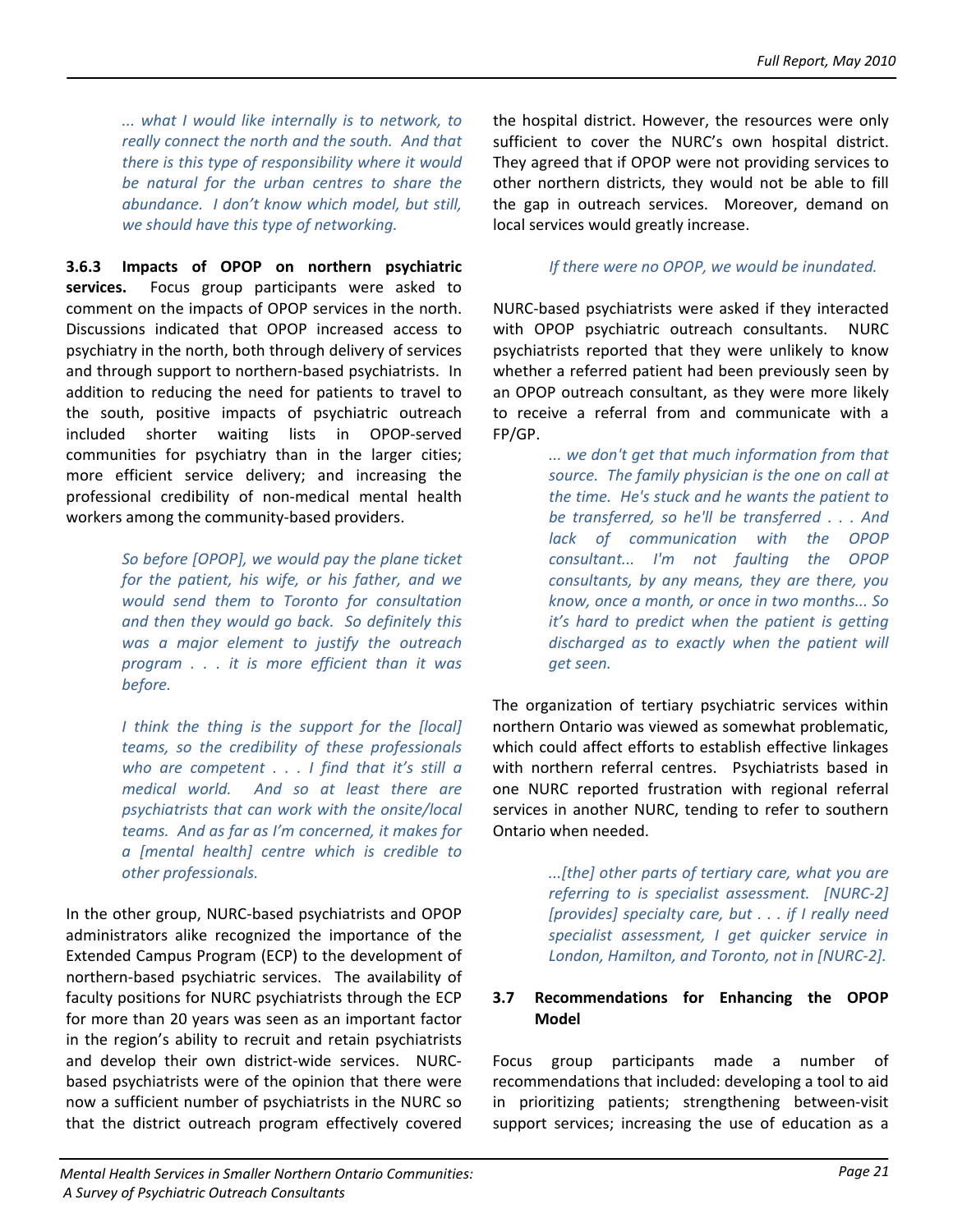capacity building tool; developing multidisciplinary outreach; and, creating a subspeciality support service for northern psychiatrists.

**Develop a tool for prioritizing patients.** One challenge discussed at length was how to determine the best use of the outreach consultant's time within the community. Part of "accommodating the community" was accepting the patients that community providers referred to the visiting consultant. Still, this challenged the program in terms of matching "need" with availability of consultants; in some cases, consultants felt that referrals were not always appropriate, or at least not the best use of the consultant's limited time.

> *...I think that standardization at the level of urgency of who should be seen, that I think would help a lot. Because, effectively, it's very arbitrary . . . So if there's something that I would like from the program [OPOP], I would really like it if we could supply the centres . . . a type of checklist, something that's pre‐evaluation, where we could normalize, or prioritize the demands.*

There were several dilemmas involved in prioritizing. Certain types of clients may routinely require more time than others. And, while generally agreeing that those with the most severe pathologies should be seen first, there was also a great need for treatment among those with less severe conditions. The inclusion of "easy patients," those who could be treated with a minimal amount of follow‐up, could positively affect professional satisfaction and team morale. And, from a prevention and quality‐of‐life perspective, treating less severe patients could have impacts that were not always obvious when focusing exclusively on pathology. The group agreed that this was an important matter for further research, because to their knowledge, no such tool existed.

**Strengthen between‐visit support services.** A key concern for visiting consultants was the care and follow up of the patient after the visiting consultant leaves. This issue of follow‐up care between visits prompted a number of recommendations or suggestions for improvement to the OPOP model.

*... there are also elements, and I think we will start talking about it, that we need to add. . . between each visit there are interactions that must take place – and that's where telepsychiatry comes into consideration. Or another mechanism of communication must exist, because the simple presence of the psychiatrist with these 3 days per month visits is not enough. . . A local follow‐up would facilitate the staff's ability to interact with the psychiatrist between visits, to discuss with him say, if your treatment worked or did not work.*

**Strengthen the education component.** A vocal minority discussed the need for the OPOP model to go beyond the delivery of clinical care, to increasing local capacity:

> *And can I just add one thing? I think an education/training component is important as well. So that there is something in addition left in the community. So that it shouldn't perhaps all be patient‐focused. It should have an education, training focus.*

One unprompted comment indicated the value of asking about education:

> *This survey helped me realize all the teaching I don't do (as compared with my regular work‐ place).*

**Consider multidisciplinary outreach.** When consultants were asked to consider enhancements to the OPOP model, discussion turned towards the idea of a team‐ based outreach model, and which disciplines should be on a multidisciplinary outreach team. Psychologists were the most frequently mentioned team member; others included nurse practitioners, psychiatric nurses, social workers, occupational therapists, Aboriginal specialists. Participants mentioned psychological testing and cognitive behavioural therapy (CBT) as needed services that would enhance the OPOP model and make their work as psychiatric specialists more effective. Another benefit of team‐based outreach would be more time for the psychiatrist to devote to education.

> *And I also think that this model would be a multi‐disciplinary model . . . could we get a*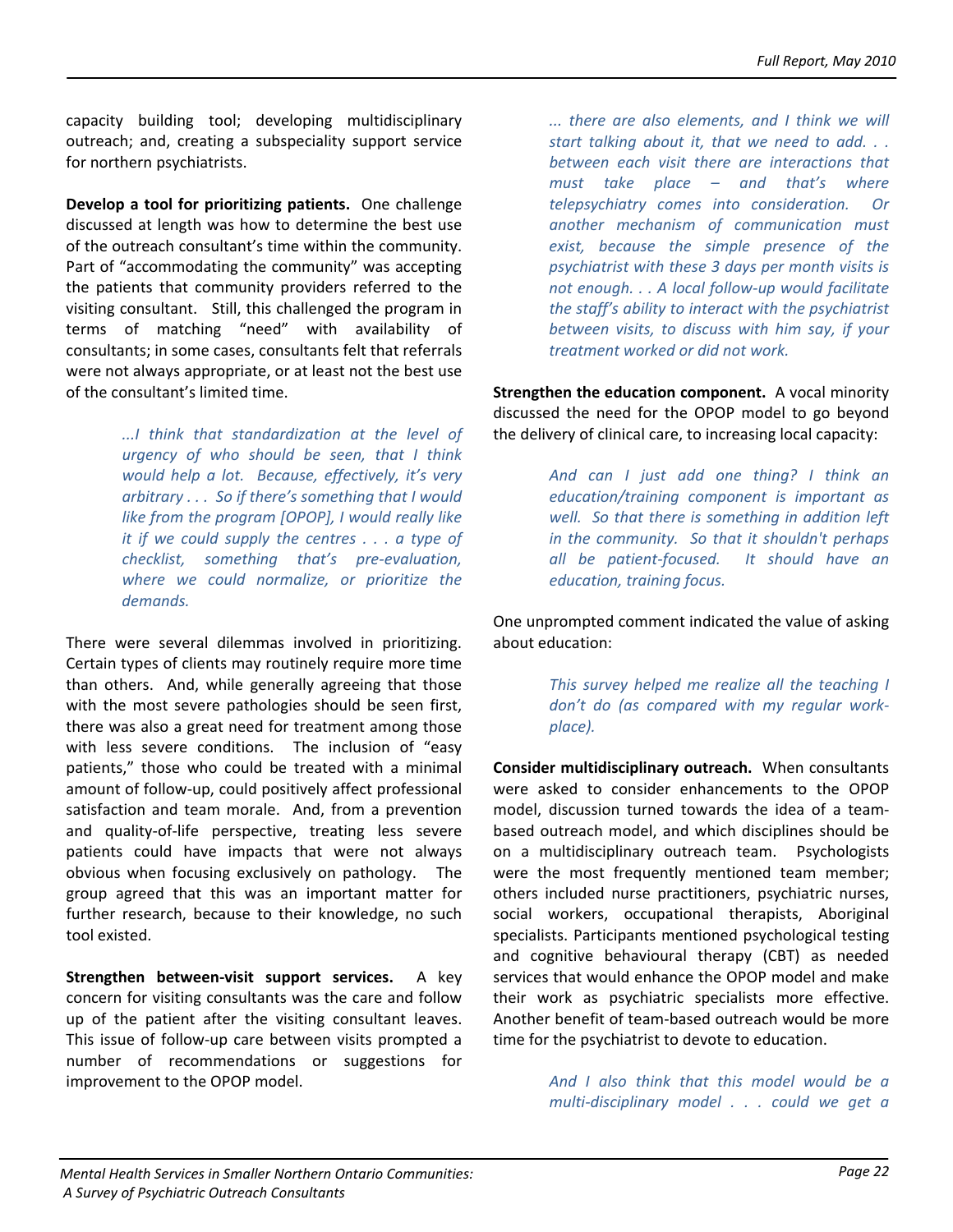*psychologist? That is also something we want. A social worker is less rare.* 

*But yes, which would be very useful, is a psychologist, who is a clinician. And what I'm missing the most is someone who, ideally, would be someone who could also do psychological testing, that would be miraculous.* 

**Create a psychiatric subspecialty support service.** Consultants also discussed the idea of developing a non‐ traveling specialist resource to support the visiting specialists, particularly to create access to psychiatric sub‐specialities for psychiatrists practicing in the north:

> *But if we could have a roster of people that we could ask consultations from and who are part of our group without necessarily having this person come with us. I think that we have to be realistic*

*but say right now we have no one in the community who we can ask. It makes no dang sense to ask someone to go to CITY to visit this type of service but if we could have someone that we could ask [from OPOP] for a psychological consultation with, for certain cases. And if we had communication, whether by telepsychiatry or what have you, it would be extraordinary if we had that type of resource.*

*I wonder if it would be useful to have tertiary care centres that are, develop a relationship with some place like NURC‐1 for instance. So if a NURC‐1 psychiatrist needs help, they can call, they might get a telepsychiatry consultation. It may just be to call and talk on the telephone. I think lots of times, it's not just family doctors who need help with collaboration, it's northern psychiatrists who need help as well.* 

# **4. SUMMARY AND CONCLUSIONS**

**What is the 'OPOP model' of psychiatric outreach?** Given the degree of variation in responses and reported patterns, it is difficult to generalize about a single model. Moreover, consultants indicate mixed patterns within a given outreach practice. Focus group participants indicated that there was no single "model," but rather multiple models that fit the varied needs and capacities of northern communities, as well as individual consultant preferences and constraints. Community providers are strong influences on the form and functions of the outreach model. Individual outreach practices evolved over time and were affected in part by historical differences among program partners, mental health reform, and the development of community mental health services. Although there were some cases where consultants had successfully enacted change to improve their "model", consultants generally viewed their model as responsive to community needs and interests; most tried to accommodate the preferences of the community.

For a majority of consultants, the main model appears to be a parallel model of outreach to the secondary level (hospitals and community mental health centres), rather than to the primary care level. This model was multifaceted, similar to a consultation‐liaison model of Although most outreach consultants provide some treatment, most appear to leave the ongoing care and management of the patient in the hands of community‐ based providers; this appears necessary because most consultants travel to their outreach communities less than once a month. However, most consultants provided between‐visit support by telephone or email, primarily to community mental health workers but also to family physicians. Although most consultants have conducted some education activities, a minority provide formal education services. Twice as much informal education occurs as does formal education. Consultant recommendations to enhance the model included more systematic between-visit support to outreach communities and more attention to education and capacity‐building activities.

outreach to the primary care level, however, the psychiatrist had limited direct interaction with primary care providers, and most of the intervention elements involved community mental health workers and teams rather than primary care providers and teams. In most communities, the community mental health providers were responsible for care coordination and service integration with family physicians and other care providers.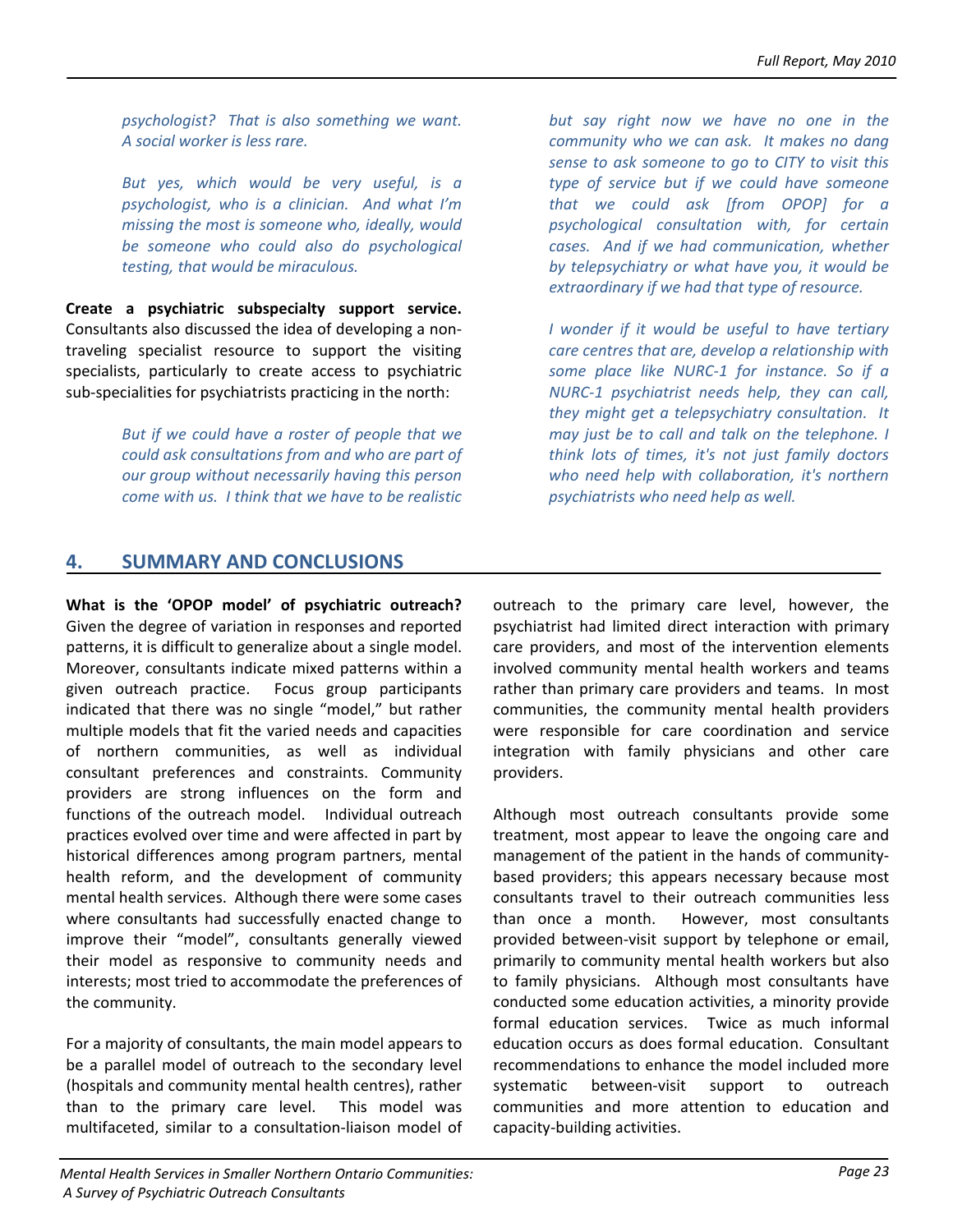Most consultants reported high levels of collaboration and teamwork with community mental health providers. However, few reported team-based practice elements such as joint consultations or case conferences. Because the research design was grounded in the literature review, and the literature focused on outreach to primary care rather than outreach to community mental health services, the survey may have not fully captured these practices at the secondary level.

About one out of five OPOP consultants provided regular outreach services to the primary care level, more often to a community health centre setting than to a family practice. For others, face-to-face interactions with FP/GPs appeared relatively rare; the main modes of communication with family physicians were written and telephone communication. Service sites were rarely co‐ located with family practice clinics, limiting opportunities for informal contact. Because family physicians in rural and remote communities also provide emergency department and primary care coverage within hospitals, consultants working in hospitals could interact with family physicians outside of the usual "primary care" setting described in the literature; such interactions do not produce the community‐based integration of mental health and primary care envisioned by shared care models.

Some consultants expressed a desire to work more collaboratively with FP/GPs, but reported a number of barriers to this collaboration. Barriers included a shortage of FP/GPs and community reliance on locums; payment mechanisms for family physicians that discouraged collaborative activities; and a lack of time and interest among some primary care physicians.

Other outreach models were also reported by consultants. These included consultant‐liaison and shared care models with primary care; an itinerant model of outreach to multiple communities; and the Assertive Community Treatment (ACT) model. These models were more common among consultants whose program or home base was closer to the outreach communities (e.g. consultants based in a northern urban referral centre, or NURC), and whose proximity enabled the more frequent visits and higher levels of interaction and support that would be indicated by those models.

There were some differences in the findings from the survey and the focus groups on the amount of direct clinical care. On the survey, most consultants appeared to be working in a traditional "visiting specialist" model, providing direct clinical care in a parallel or referral arrangement. In the focus groups, OPOP consultants emphasized their consultative function, rather than treatment. This difference may be due to the difference in the participant samples, or to the greater nuance and explanatory detail afforded to the focus group participants. In the focus groups, it became clear that "direct care" did not necessarily include primary responsibility for ongoing treatment of the patient, which would be the key difference between a treatment and a consultation model. Focus group participants indicated a preference for an indirect consultation model over direct care treatment model, although both were needed to meet the needs of their patients. From the consultants' perspective, the main drawback of an indirect care model (consultation model) was the variable capacity of local providers to provide the needed care, particularly in communities where there were shortages of family physicians.

Linkages. In the focus groups, only the northern-based psychiatrists and one of the other OPOP consultants indicated a linkage between their outreach practice and home-based practice, as an indicator of the linkage function between community‐based and referral level services. Consultants based in a NURC and providing outreach services within their service area were more likely to interact with family physicians, and more likely to report the liaison functions. These findings support the notion that the outreach geography (distance from home practice to outreach practice) is an important factor in the model. A key benefit of the OPOP model was consultants' relative anonymity in the community, which appeared to reassure patients of confidentiality and increase the acceptability of psychiatric referrals.

**Impacts on northern psychiatric services.** Focus group participants recognized a number of positive impacts of the OPOP outreach beyond increasing community‐based access to psychiatry in northern Ontario. NURC‐based psychiatrists in particular commented on how the Extended Campus Program improved recruitment and retention of psychiatrists in the NURC, and capacity was now sufficient to cover the district with their own outreach services. However, local capacity would be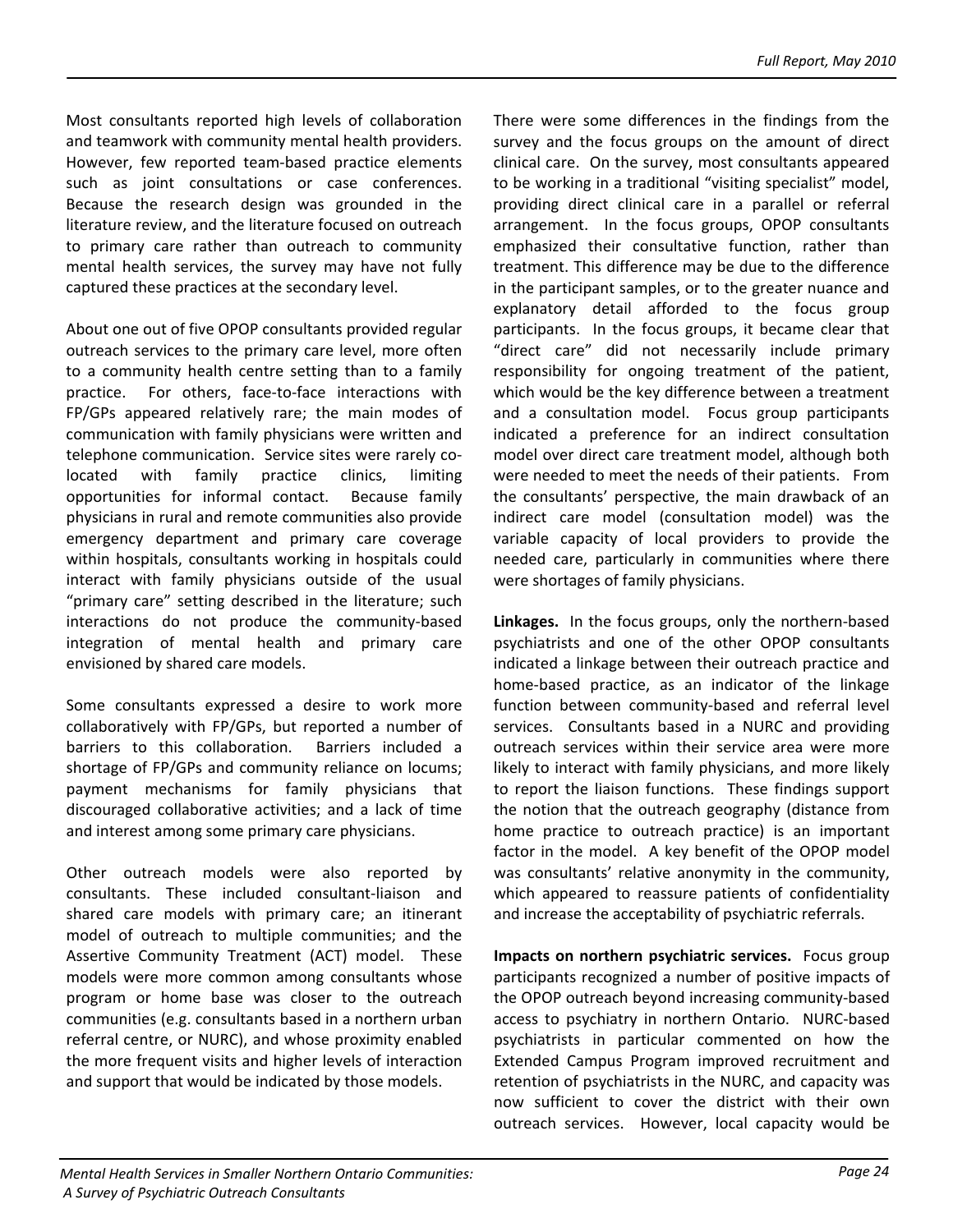overwhelmed without OPOP outreach services to other northern districts.

**Recommendations for enhancement.** From the consultants' perspective, a benefit of strengthening linkages between outreach providers and regional services would be improved support to visiting psychiatrists in the field, for enhanced range and quality of outreach services. Possibilities were discussed for model expansion centred on the improvement of multidisciplinary support, such as the development of multidisciplinary outreach teams (psychologists, psychiatric nurses, and nurse practitioners were the most desired disciplines for an outreach team), and/or development of an on‐call resource of various disciplines including subspecialists in psychiatry. Northern-based psychiatrists also desired this resource.

**Conclusions.**  The finding that most consultants performed outreach services at the secondary level was surprising because models described in the literature focused almost exclusively on outreach to the primary health care sector; there were few cases of this model identified in the literature. This study will contribute to the scarce literature on models of psychiatric outreach to the community mental health sector.

One intriguing discrepancy was between consultants' perception of their outreach practices as being team‐ based and collaborative, yet a minority reported key elements associated with team‐based collaborative practice, such as joint consultations. This discrepancy could be explained by a number of possibilities, including problems with the questionnaire; multiple and disparate understandings of "collaborative care", "team‐ based care", and "shared care"; and static models of collaboration that fail to adequately account for the dynamism and adaptive nature of collaborative practice.

Another possibility is that urban‐based models of collaboration do not fit the rural and remote context, given, for example, reduced access to family physicians and other community‐based providers with whom to collaborate. A number of related questions emerge: How would consultants explain these discrepancies? Is "collaboration" different in rural and remote practice than in urban practice? Do existing models of collaboration need to be revised to fit the rural and remote context, and if so, how? Given the policy focus on collaboration and shared care, it is important to "rural proof" these models.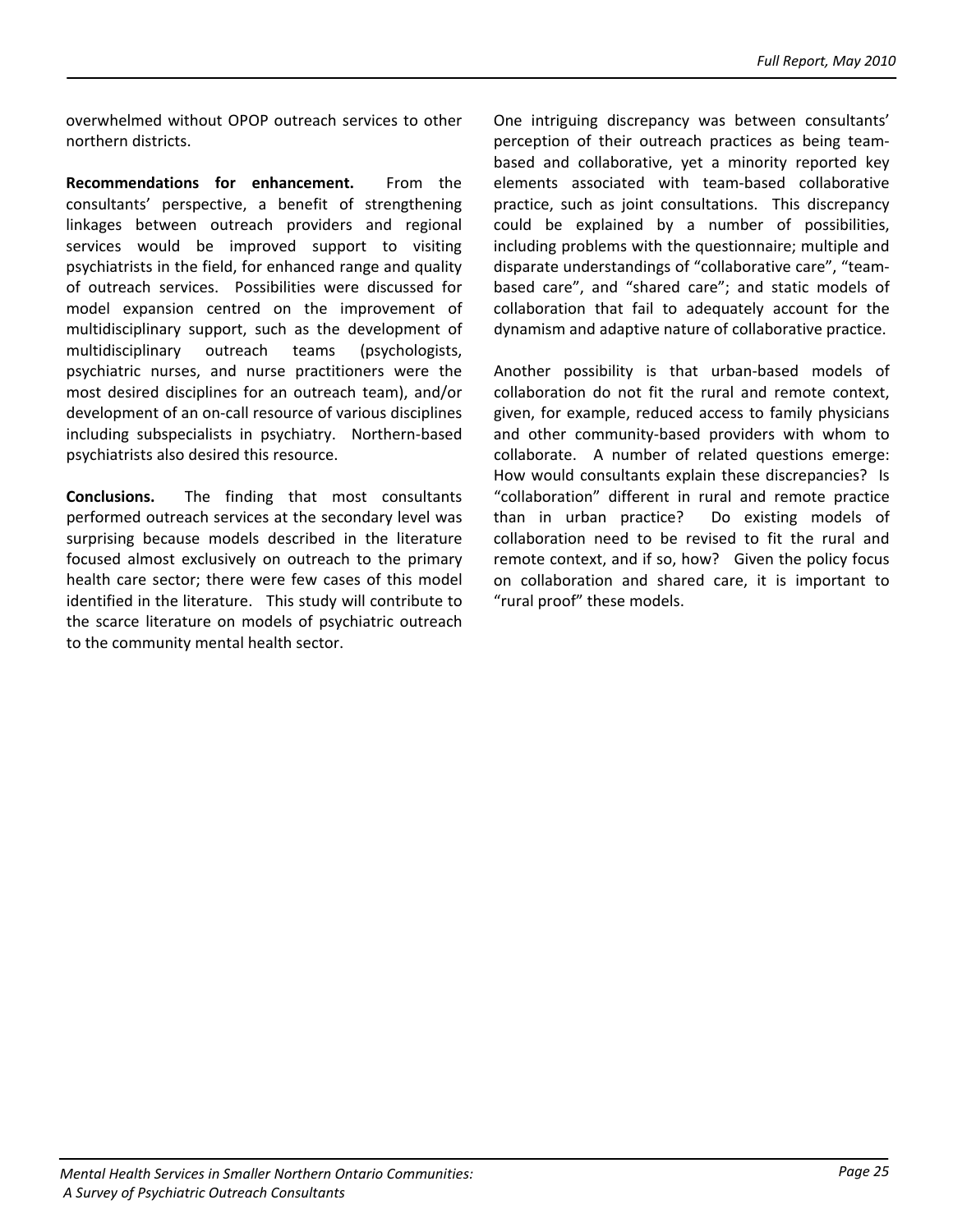# **5. REFERENCES**

- 1. Mahood E. 2006. *Ontario Psychiatric Outreach Programs: External Review.* EJ Mahood Inc, Sudbury, ON.
- 2. Berntson A, Goldner E, Leverette J, Moss P, Tapper M, and Hodges B. 2005. CPA Position Paper: Psychiatric training in rural and remote areas: Increasing skills and building partnerships. *Canadian Journal of Psychiatry* 50(9, insert):1‐8.
- 3. Canadian Health Services Research Foundation. 2007. *Visiting‐specialist services to improve access and outcomes for isolated populations.* Evidence Boost for Quality. Canadian Health Services Research Foundation, Ottawa, Canada. Available: [http://www.chsrf.ca/mythbusters/pdf/boost12\\_e.](http://www.chsrf.ca/mythbusters/pdf/boost12_e.pdf) [pdf](http://www.chsrf.ca/mythbusters/pdf/boost12_e.pdf).
- 4. Canadian Mental Health Association Ontario. 2009. *Rural and Northern Community Issues in Mental Health.* Available: [http://www.ontario.cmha.ca/admin\\_ver2/maps/r](http://www.ontario.cmha.ca/admin_ver2/maps/rural_northern_mental_health_issues_20090827.pdf) [ural\\_northern\\_mental\\_health\\_issues\\_20090827.p](http://www.ontario.cmha.ca/admin_ver2/maps/rural_northern_mental_health_issues_20090827.pdf) [df.](http://www.ontario.cmha.ca/admin_ver2/maps/rural_northern_mental_health_issues_20090827.pdf)
- 5. Ryan-Nicholls KD and Haggarty JM. 2007. Collaborative mental health care in rural and isolated Canada. *Journal of Psychosocial Nursing & Mental Health Services* 45(12):37‐45.
- 6. Ontario Psychiatric Outreach Programs. 2007. *The* <http://apt.rcpsych.org/cgi/reprint/3/4/219.pdf>. *Ontario Psychiatric Outreach Programs: Annual Report 2006‐2007 Collaborating in Care.* 16. Dubois JR, Nugent K, and Broder E. 1991.
- 7. Hodges B and Parker S. 2006. *Ontario Psychiatry Outreach Program (OPOP) Internal Review, 2000‐ 2006.*
- 8. Hodges B and Parker S. 2006. *Ontario Psychiatry Outreach Program (OPOP) Internal Review, 2000‐ 2006.*
- 9. Armstrong H. 1978. Providing psychiatric care and consultation in remote Indian villages. *Psychiatric Services* 29(10):678‐680.
- 10. Timpson J. 1983. An indigenous mental health program in remote Northwestern Ontario: Development and training. *Canada's Mental Health* 2.
- 11. Hood E, Malcolmson SA, Young LT, and Abbey SE. 1993. Psychiatric consultation in the eastern Canadian Arctic: I. Development and evolution of the Baffin Psychiatric Consultation Service. *Canadian Journal of Psychiatry* 38(1):23‐27.
- 12. Mahood E. 2006. *Ontario Psychiatric Outreach Programs: External Review.* EJ Mahood Inc, Sudbury, ON.
- 13. Gruen RL, Weeramanthri TS, Knight SE, and Bailie RS. 2007. Specialist outreach clinics in primary care and rural hospital settings [Systematic Review]. *Cochrane Database of Systematic Reviews* 2007(4):1‐66.
- 14. Strathdee G and Williams P. 1984. A survey of psychiatrists in primary care: The silent growth of a new service. *Journal of the Royal College of General Practitioners* 34(268):615‐618.
- 15. Burns, Tom and Bale, Rob. 1997. Establishing a mental health liaision attachment with primary care. *Advances in Psychiatric Treatment* 3219‐224. Available:
- Psychiatric consultation with children in underserviced areas: Lessons from experiences in Northern Ontario. *Canadian Journal of Psychiatry* 36(6):456‐461.
- 17. Gask L, Sibbald B, and Creed F. 1997. Evaluating models of working at the interface between mental health services and primary care. *The British Journal of Psychiatry* 170(1):6‐11.
- 18. Meadows GN. 1998. Establishing a collaborative service model for primary mental health care. *Medical Journal of Australia* 168(4):162‐5.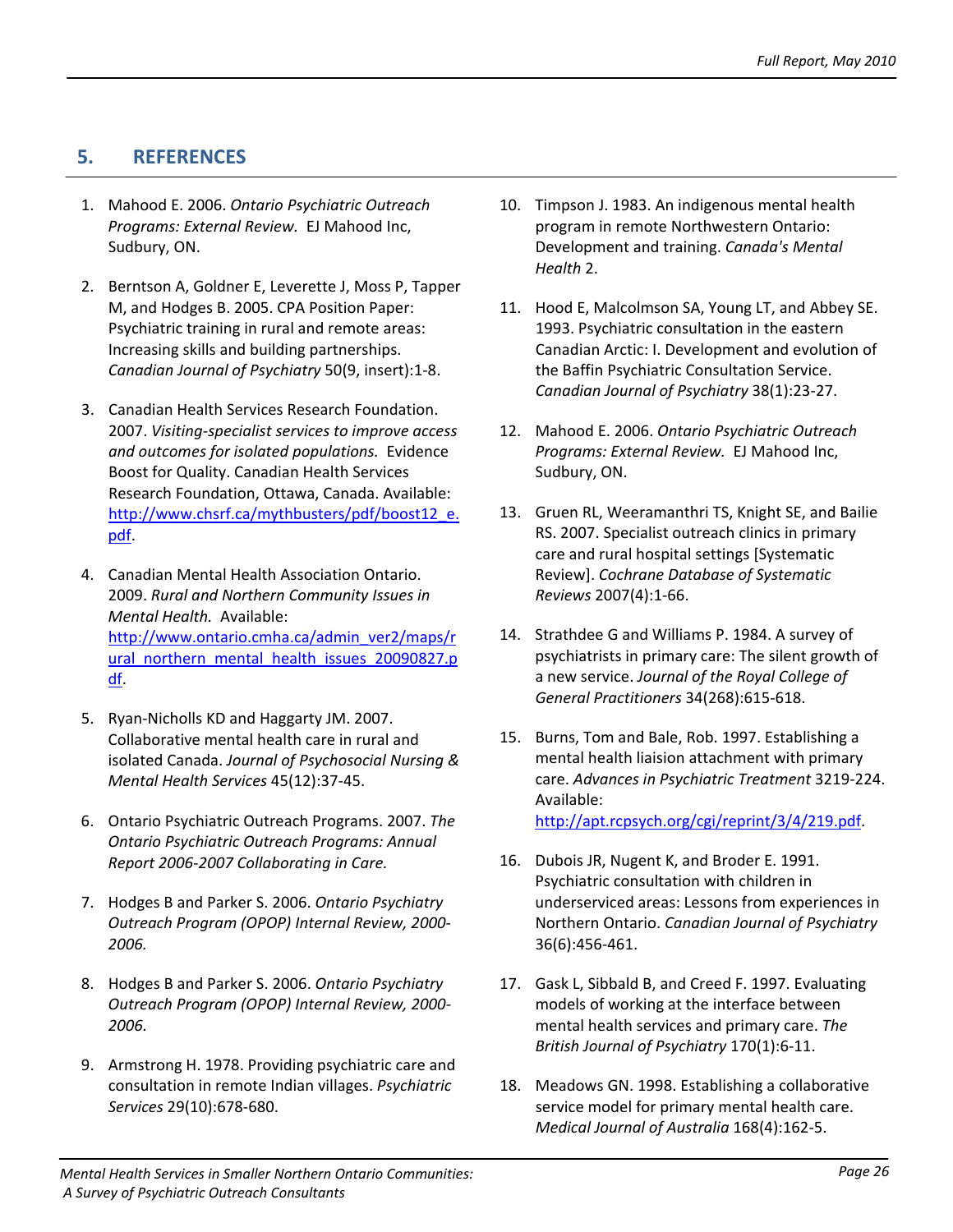- 19. Kates N, Craven MA, Bishop J, Clinton T, Kraftcheck D, LeClair K, Leverette J, Nash L, and Turner T. 1997. *Shared Mental Health Care in Canada: Position Paper.* Canadian Psychiatric Association and the College of Family Physicians of Canada. Available: [http://ww1.cpa](http://ww1.cpa-apc.org:8080/publications/archives/cjp/1998/june/shared38.html)‐ [apc.org:8080/publications/archives/cjp/1998/june](http://ww1.cpa-apc.org:8080/publications/archives/cjp/1998/june/shared38.html) [/shared38.html.](http://ww1.cpa-apc.org:8080/publications/archives/cjp/1998/june/shared38.html)
- 20. Craven, Marilyn A and Bland, Roger. 2002. Chapter 2: Models of sharing mental health care. *Canadian Journal of Psychiatry* 47(Supplement 1):12S‐21S.
- 21. Kates N, Crustolo A-M, Farrar S, and Nikolaou L. 2001. Integrating mental health services into primary care: Lessons learnt. 19(1):5‐12. Available: [http://www.shared](http://www.shared-care.ca/pdf/integrating_lessons.pdf)‐ [care.ca/pdf/integrating\\_lessons.pdf](http://www.shared-care.ca/pdf/integrating_lessons.pdf).
- 22. Bower P and Gask L. 2002. The changing nature of consultation‐liaison in primary care: Bridging the gap between research and practice. *General Hospital Psychiatry* 24(2):63‐70.
- 23. Judd F, Fraser C, Grigg M, Scopelliti J, Hodgins G, Donaghue A, and Humphreys J. 2002. Rural psychiatry: Special issues and models of service delivery. *Disease Management & Health Outcomes* 10(12):771‐781.
- 24. Smith J. 1987. Psychiatric outreach to underserviced communities in British Columbia. *Canadian Family Physician* 331655‐1657.
- 25. Gruen RL, Bailie RS, Wang Z, Heard S, and O'Rourke I. 2006. Specialist outreach to isolated and disadvantaged communities: A population‐ based study. *The Lancet* 368(9530):130‐138.
- 26. Hilty DM, Yellowlees PM, Cobb HC, Bourgeois JA, Neufeld JD, and Nesbitt TS. 2006. Models of telepsychiatric consultation‐liaison service to rural primary care. *Psychosomatics* 47(2):152‐157.
- 27. Davis S. 2006. *Community Mental Health in Canada: Policy, Theory, and Practice.* Vancouver: UBC Press. 362 p.
- 28. Kates N, Crustolo A-M, Nikolaou L, Craven MA, and Farrar S. 1997. Providing psychiatric backup to family physicians by telephone. *Canadian Journal of Psychiatry* 42(9):955‐959.
- 29. Owen C, Tennant C, Jessie D, Jones M, and Rutherford V. 1999. A model for clinical and educational psychiatric service delivery in remote communities. *Australian and New Zealand Journal of Psychiatry* 33(3):372‐378.
- 30. Statistics Canada. 2007. *Health region boundary files, Ontario, Local Health Integration Network.* Cartographic boundary file for ArcInfo, lhr35b06, created 2/15/2006. Available: [http://www.statcan.gc.ca/pub/82](http://www.statcan.gc.ca/pub/82-402-x/2007001/4067047-eng.htm)‐402‐ [x/2007001/4067047](http://www.statcan.gc.ca/pub/82-402-x/2007001/4067047-eng.htm)‐eng.htm.
- 31. Natural Resources Canada. 2009. *Atlas of Canada 1,000,000 National Frameworks Data, Canadian Place Names.* V6.0, ESRI Shape file 1M\_Place\_Names\_2009.shp. Government of Canada, Natural Resources Canada, Earth Sciences Sector, Mapping Information Branch, Data Dissemination Division, The Atlas of Canada, Ottawa. Available:

[http://geogratis.cgdi.gc.ca/geogratis/en/option/se](http://geogratis.cgdi.gc.ca/geogratis/en/option/select.do?id=D7FF2D00-DD84-7062-517D-3A8519C96289) [lect.do?id=D7FF2D00](http://geogratis.cgdi.gc.ca/geogratis/en/option/select.do?id=D7FF2D00-DD84-7062-517D-3A8519C96289)‐DD84‐7062‐517D‐ [3A8519C96289.](http://geogratis.cgdi.gc.ca/geogratis/en/option/select.do?id=D7FF2D00-DD84-7062-517D-3A8519C96289)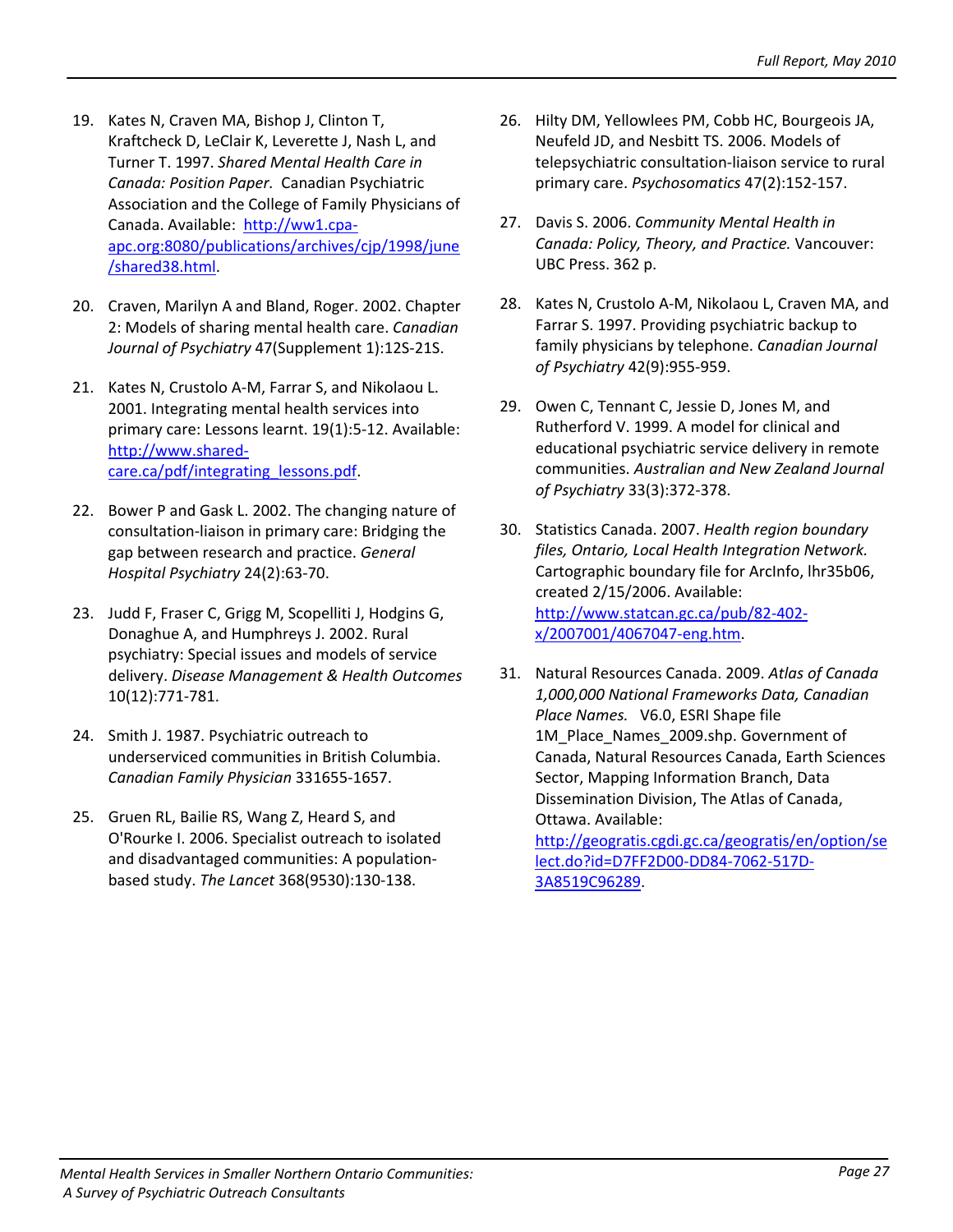## **APPENDIX A: List of Acronyms**

| <b>CAMH</b>    | Centre for Addiction and Mental Health                                                                  |
|----------------|---------------------------------------------------------------------------------------------------------|
| <b>CBT</b>     | <b>Cognitive Behavioural Therapy</b>                                                                    |
| <b>CHC</b>     | <b>Community Health Centre</b>                                                                          |
| <b>CMHC</b>    | <b>Community Mental Health Centre</b>                                                                   |
| <b>CMHW</b>    | <b>Community Mental Health Worker</b>                                                                   |
| <b>CRANHR</b>  | Centre for Rural and Northern Health Research                                                           |
| ECP            | <b>Extended Campus Program</b>                                                                          |
| <b>FP</b>      | <b>Family Practice Physician</b>                                                                        |
| <b>FRCPC</b>   | Fellow of the Royal College of Physicians and Surgeons of Canada                                        |
| GP             | <b>General Practice Physician</b>                                                                       |
| <b>LHIN</b>    | Local Health Integration Network                                                                        |
| <b>MOHLTC</b>  | Ontario Ministry of Health and Long-Term Care                                                           |
| <b>NE LHIN</b> | North East Local Health Integration Network                                                             |
| <b>NW LHIN</b> | North West Local Health Integration Network                                                             |
| <b>NOFPP</b>   | Northern Ontario Francophone Psychiatric Program                                                        |
| <b>NOMEC</b>   | Northeastern Medical Education Corporation                                                              |
| <b>NOSM</b>    | Northern Ontario School of Medicine                                                                     |
| <b>NURC</b>    | Northern Urban Referral Centre (North Bay, Sault Ste. Marie, Sudbury, Thunder Bay,<br>Timmins)          |
| <b>NP</b>      | <b>Nurse Practitioner</b>                                                                               |
| NPOP-C         | Northern Psychiatric Outreach Program at the Centre for Addiction and Mental<br>Health (formerly UTPOP) |
| <b>OPOP</b>    | Ontario Psychiatric Outreach Program                                                                    |
| PCP            | Primary Care Provider (family physician, general practitioner, nurse practitioner)                      |
| PHC            | Primary Health Care                                                                                     |
| <b>UAP</b>     | <b>Underserviced Areas Program</b>                                                                      |
| <b>UTPOP</b>   | University of Toronto Psychiatric Outreach Program (now NPOP-C)                                         |
| <b>UWO</b>     | University of Western Ontario                                                                           |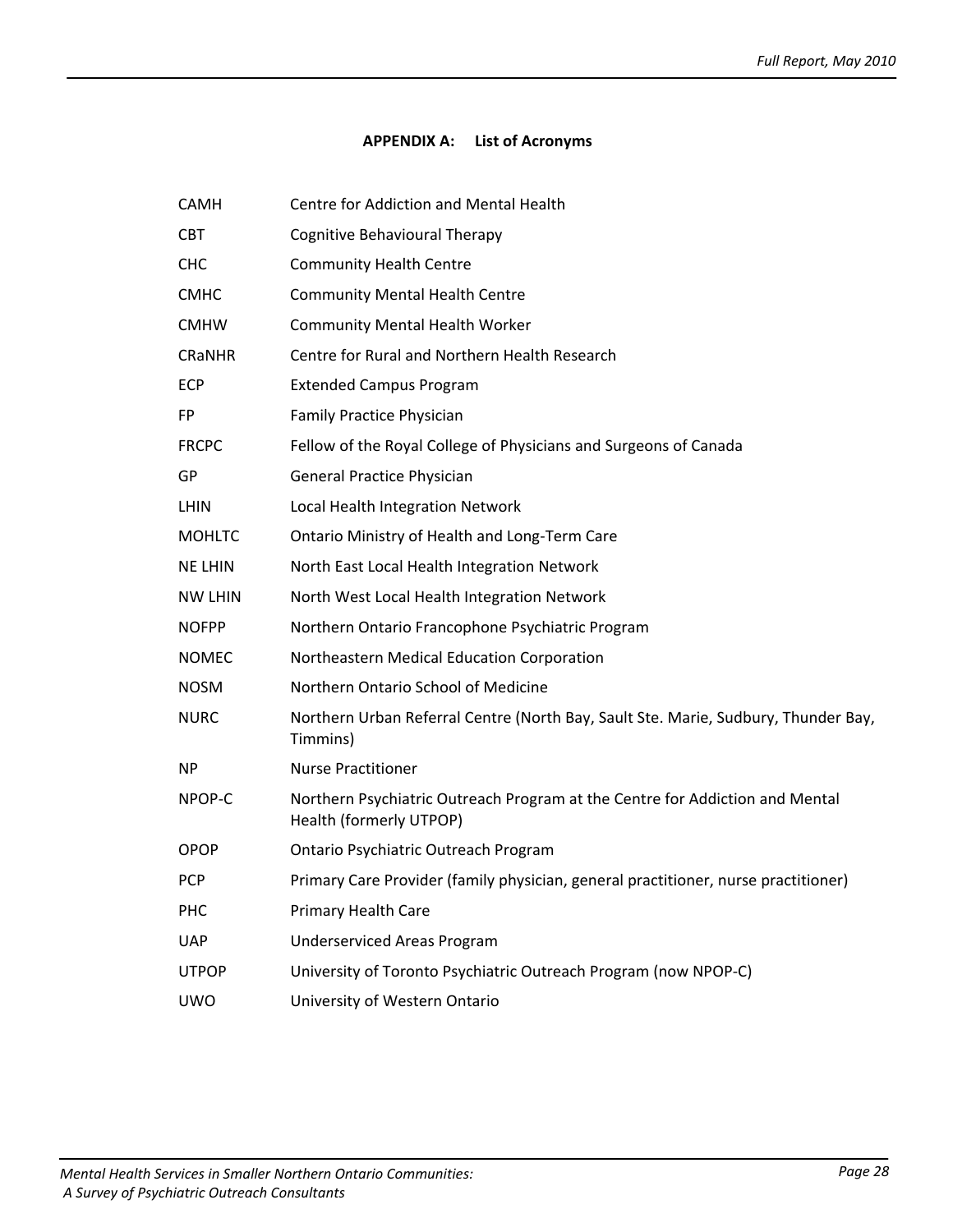#### **APPENDIX B: Definitions used in the Survey**

| <b>Formal education</b>                       | In the context of medical education, "formal education" refers to planned<br>activities designed to instruct or inform groups of learners. These activities<br>include seminars, workshops, continuing medical education and other<br>information sessions offered to local community medical/health professionals<br>and other interested parties.                                                                                                                                                                                           |
|-----------------------------------------------|-----------------------------------------------------------------------------------------------------------------------------------------------------------------------------------------------------------------------------------------------------------------------------------------------------------------------------------------------------------------------------------------------------------------------------------------------------------------------------------------------------------------------------------------------|
| <b>Informal education</b>                     | In the context of medical education, "informal education" refers to spontaneous<br>and situation-driven instruction that may occur during ad-hoc or casual<br>conversations between a specialist/educator and another physician, health care<br>worker, or allied health professional. The "learner" may be an individual or<br>small group. Informal education can take place in corridors, hallways, cafeterias,<br>staff lounges, telephone calls, etc., and typically involves high levels of<br>interaction between teacher and learner. |
| <b>Distance education</b>                     | A mode of instructional delivery whereby educational activities are conducted<br>via distance-based Information and Communication Technologies (ICT), for<br>example, videoconferencing.                                                                                                                                                                                                                                                                                                                                                      |
| <b>Direct clinical care</b>                   | Clinical care (e.g., consultation, assessment, diagnosis, therapy, treatment)<br>involving direct patient interaction. This includes a face-to-face consultation<br>with a patient alone, or with the patient and another provider. It also includes a<br>telepsychiatry consultation using videoconferencing technology to interact<br>directly with a patient.                                                                                                                                                                              |
| <b>Indirect clinical care</b>                 | Clinical care without direct patient interaction, e.g. consulting with a FP/GP or<br>other mental health worker about specific patients. Indirect care may be<br>provided in-person or via telepsychiatry.                                                                                                                                                                                                                                                                                                                                    |
| Primary care provider                         | Family Physician (FP) or General Practitioner (GP). In some contexts including<br>Northern Ontario, a Nurse Practitioner (NP) may also serve as a primary care<br>provider.                                                                                                                                                                                                                                                                                                                                                                   |
| <b>Outreach community</b>                     | "Community" has many meanings. For this survey, we are asking about the<br>geographic entity ("place") to which you travel regularly as a visiting specialist<br>(do not include one-time or non-recurring locum services). This may be the<br>place name of a single place, but may also represent two or more adjacent<br>places from which the majority of patients are drawn. Most consultants provide<br>visiting specialist services to a single outreach community, but, some have two<br>outreach communities.                        |
| <b>Telephone or email</b><br>support services | A consultant's use of telephone, email or other distance-based communication<br>technology to provide indirect and/or non-clinical assistance to a healthcare<br>provider in your outreach community; does not include face-to-face or direct<br>clinical services.                                                                                                                                                                                                                                                                           |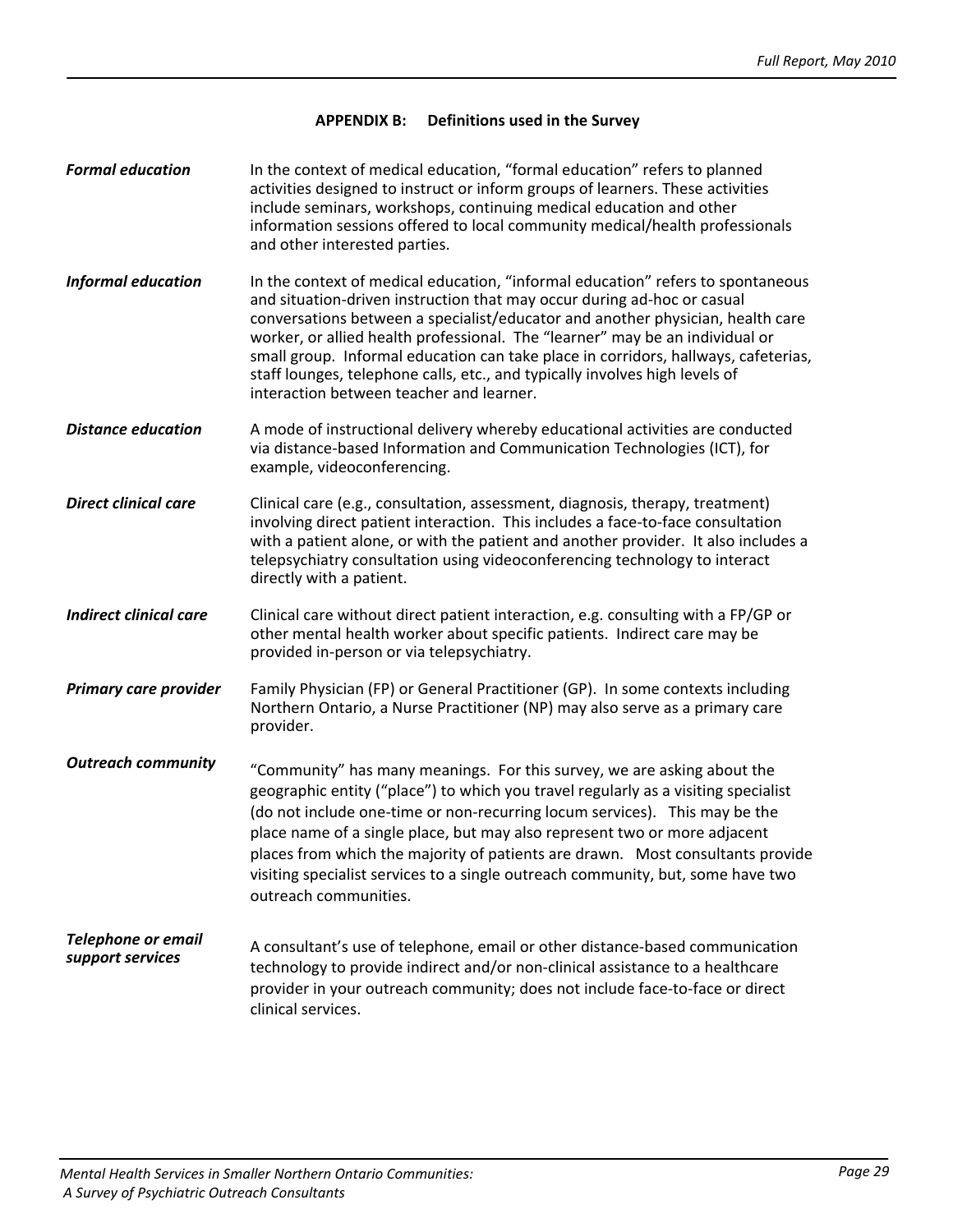

## **APPENDIX C: Map of Northern Ontario Communities Served by OPOP‐affiliated Psychiatric Outreach Consultants (General Adult Psychiatry).**

Spatial data sources: Boundary Files: Statistics Canada, Health Regions, Ontario, LHINs, 2006, freely distributed for non-commercial uses at [http://www.statcan.gc.ca](http://www.statcan.gc.ca/).<sup>30</sup> Feature data: Based on the Natural Resources Canada Atlas of Canada 1,000,000 National Frameworks Data, Canadian Place Names, v6, 2009 (modified), freely distributed through geogratis.gc.ca.<sup>31</sup> Results or views expressed are those of the authors and are not those of Statistics Canada or Natural Resources Canada. Map produced using ESRI ArcMap 9.3 (2008). Environmental Systems Resource Institute (ESRI), Redlands, CA, USA.